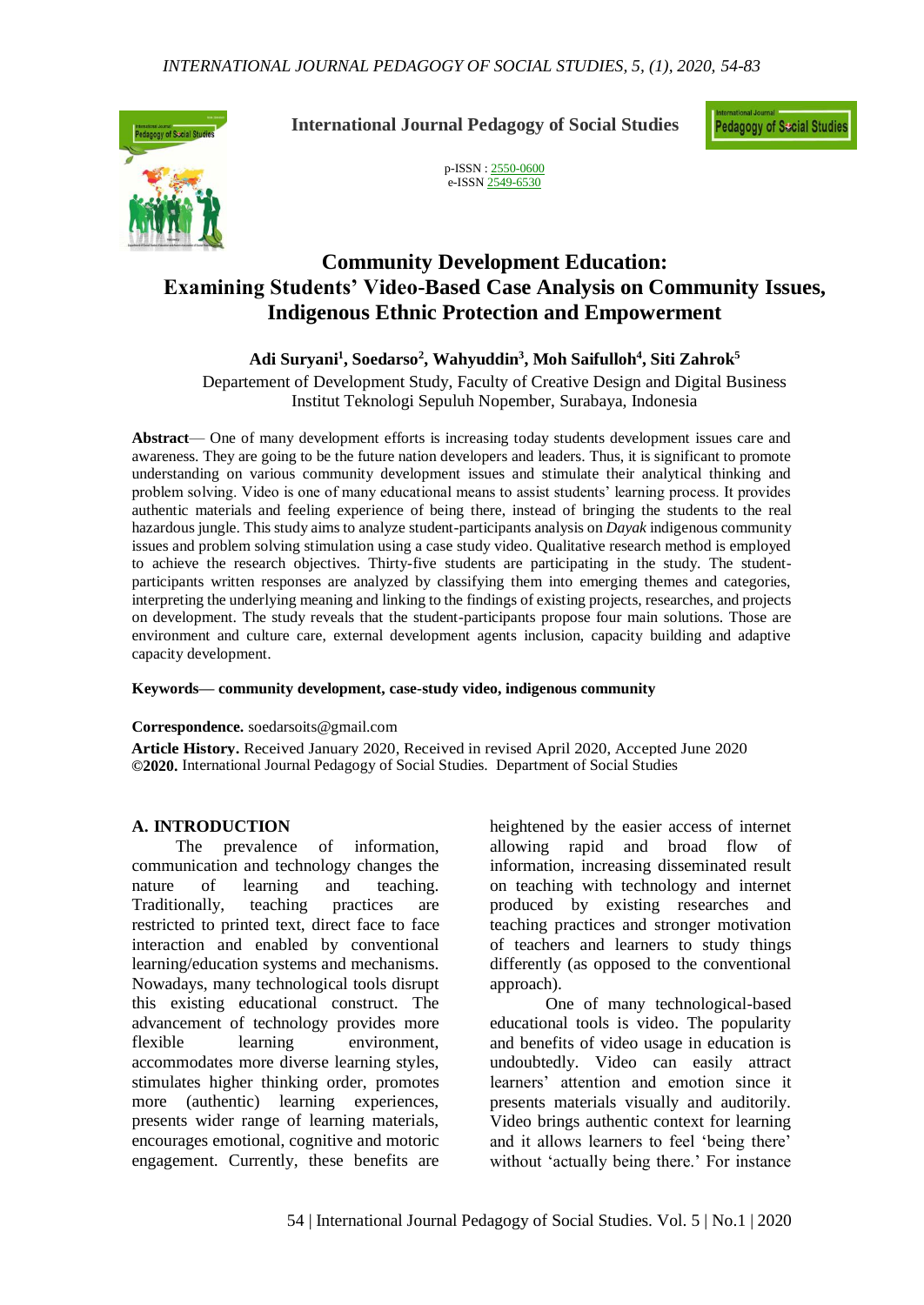educational video on space gives learners experiences of space journal, video on deep underwater offers unreachable undersea insights. Watching video can make the viewers feel like being there (Troseth, 2010, cited in Troseth & Strouse, 2017, p. 4). The use of video in education also allows repeated simulated learning as video enables learners to focus on certain course of simulated materials as learners can re-play and pause. The advancement of media social intensifies the benefits of educational video. YouTube becomes significant learning resources from which teachers and learners can explore their learning materials by needs and interests. The prevalence of whatsapp today accelerates learning process by allowing rapid, simple and handy transmission of video.

This study aims to explore educational function of video to support students' analysis and problem solving on development issues. The authors find that videos are popular simulated tools at health and medicine disciplines (Aljamal et al., 2020; Green et al., 2019; Hurtubise et al., 2013; Lehmann et al., 2016; Mota et al., 2018; Schmitz et al., 2020), economic, marketing and business (Kuhn et al., 2018; Lehmann et al., 2016; Orús et al., 2016) and other disciplines, including agriculture, nutrition, engineering. However, the use of video for promoting development purposes, especially indigenous people protection and empowerment remains unexplored. Thus, this study aims to add knowledge gap in educational video utilization by addressing role of video as development analysis tool in a certain development case. It is concentrated on how video can function of stimulant for a development issue problem solving.

# **B. LITERATURE REVIEW Video as Learning Tools**

Many existing researches and studies address the educational benefits of using video in classrooms. Video is increasingly utilized as educational tool (Biard et al., 2018; Brame, 2016; Eady & Lockyer, 2013; Yip et al., 2019) as today's learners need different teaching methods and new literate forms compared to their predecessors (Bello-Bravo & Baoua, 2012; Greenberg & Zanetis, 2012; Liimatta, 2015; Oliveira, 2018, p. 298; Rajadell & Garriga-Garzón, 2017). Video as learning tool is used by various fields of studies, including economics (Kuhn et al., 2018), nutrition (Ramsay et al., 2012), education, medicine agriculture (Spolaôr et al., 2020), marketing (Lehmann et al., 2016; Orús et al., 2016), surgery (Green et al., 2019; Mota et al., 2018), neuroscience (Papathomas & Goldschmidt, 2017), English language (Masats et al., 2009; Nova et al., 2017), mechanical engineering (López et al., 2016), medical education (Hurtubise et al., 2013), mental health (Stiberg et al., 2012), language learning (Chan, 2014). The use of video in higher education challenges the traditional lecture methods (Brame, 2016; Woolfitt, 2015).

Video brings about positive impacts on learners' cognition, affection and psychomotor. Video advances information and cognition content (Biard et al., 2018), activates learners' meta-cognition awareness (Altıok et al., 2019), increases cognitive knowledge (Cruse, 2006; Habes et al., 2020). Video is a tool for learning how to extract cognitive value (Shoufan, 2019), promotes critical thinking in problem-based learning (Roy & McMahon, 2012), triggers innovation and creativity in presenting information (Ramsay et al., 2012), transfers knowledge and constructs schema (Liao et al., 2019), adds content interactivity, engagement and knowledge development (Greenberg & Zanetis, 2012).

Video can attract learners' attention, increase their motivation and emotion engagement. Video makes the materials presented are more attractive (Yousef et al., 2014), stimulate students' cognitive, emotion engagement (Carmichael et al., n.d.) and interaction with learning materials (Carmichael et al., n.d.), learning emotion and motivation (Bravo et al., 2011; Cruse, 2006; Ljubojevic et al., 2014; Ramsay et al., 2012). Video is a tool for entertainment (Yip et al., 2019, p. 89). Besides affective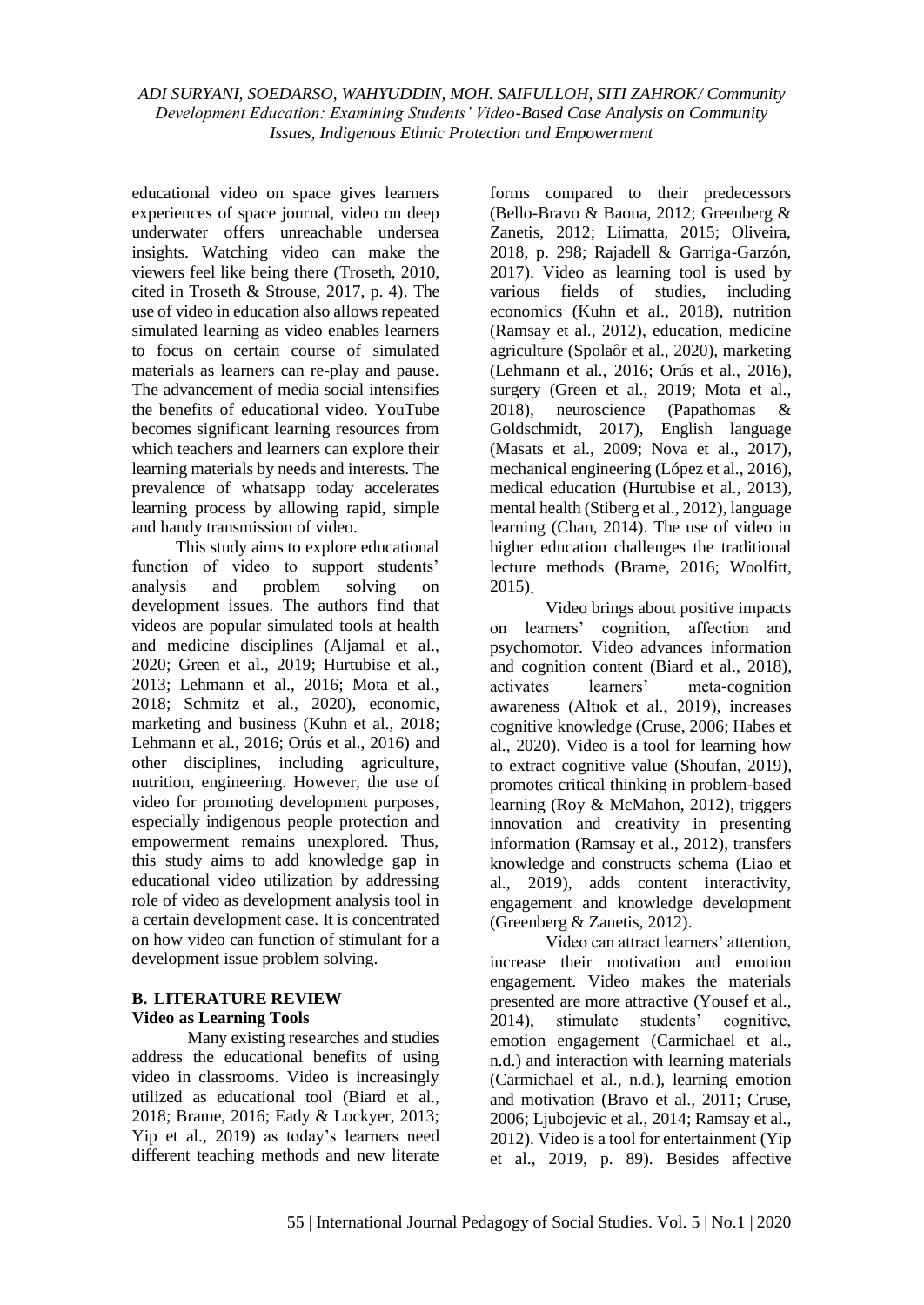learning tool, video is an equipment for increasing psychomotor skills (Wang et al., 2020). Social competences (Greenberg & Zanetis, 2012; Reining et al., 2019) and values of care and relationship can be facilitated by the use of video (Stiberg et al., 2012). Video is easy to use, interesting and opening learners' mind before main material (Fahrurozi et al., 2017).

Video is an adaptable educational tool, which can be adapted to different learning purposes. Thus, it can promote development of learners' various skills. It offers benefits for facilitating a wide range of certain skills, for instance clinical and leadership skill teaching which is facilitated by guided video reflection (Wang et al., 2020), teachers' feedback skills by deploying digital-video feedback environment (Prilop et al., 2020), surgical skills enabled by group video (Aljamal et al., 2020) or 3D HD video system (Kotsougiani et al., 2016), cooking skill (Surgenor et al., 2017), eco driving training tool by using instructional video and interactive guidance (Beloufa et al., 2019), video-based worked examples for breaking bad news in simulated patients (Schmitz et al., 2020), pediatric physical examination skill facilitated by video-based blended learning (Lehmann et al., 2016), clinical skills (Forbes et al., 2016), surgical education (Green et al., 2019), surgical education (Mota et al., 2018), geriatric (Habes et al., 2020), teacher professional development/teaching skills (Bryan & Recesso, 2006; Chen, 2020; Santagata & Stürmer, 2014; Tripp & Rich, 2012), English language skill (Nova et al., 2017), critical thinking, problem solving, and decision-making (Thieman, 2008), presentation skill (Guo, n.d.).

The use of video offers pedagogical options and variety. Video is a part of instructional strategy (Forbes et al., 2016) and helping tool for teachers in designing materials to enable students understand materials better (Layona et al., 2017) and improving teaching pedagogy (Oliveira, 2018) for learners' satisfaction and results (Orús et al., 2016). It accommodates various learning styles (Cruse, 2006). Thus, it can be used for catering any learning types: individual, collaborative, distance or direct learning. Video allows autonomous/selfregulated information processing (Merkt et al., 2011) and joint-activities (Liao et al., 2019) through collaborative learning (Mavrou et al., 2007), such as in forms of learning communities, learning clubs (van Es, 2012), video clubs (Charalambous et al., 2018).

Video is a flexible learning tool. It can be combined by other learning methods to maximize learning potentials. There are several aspects which teachers consider in using using educational video: fitting video with learning goals, emphasizing key learning concepts and embedding video into other types of pedagogy/learning modes (Brame, 2016). Many studies examine the potential incorporation of video with other pedagogies in blended learning. Video encourages the prevalence of blendedlearning approach (Coyne, et al., 2018). Blended learning approach allows the joint activity of face to face interaction and technological mediated teaching can result in improved students' learning outcomes (Liu, 2016). The integration of video in blended learning to provide authentic situation is getting more popular in education (Coyne, et al., 2018). Blended learning assisted by video offers benefits of flexibility (Coyne, et al., 2018), increases of learners' understanding on best practices and theory-practice connections (Coyne, et al., 2018). Certain type of explanation can be best demonstrated using video, for instance the simulation learning type (Coyne, et al., 2018; Dudas & Wheeler, 2020; Ohlenburg et al., 2017) as it provides clear practical demonstration (Carmichael et al., n.d.).

The elaboration of video into other teaching methods shows that video cannot be used as single or mono learning tool. As mentioned by Brame (2016), to use video in learning, several aspects need to be considered, including how to manage cognitive content, students' engagement and active learning can be facilitated. Watching video only can lead to passive activity. Thus, it should be blended with active learning method. Viewing video is not passive activity, if it is well embedded in and incorporately designed with high cognitive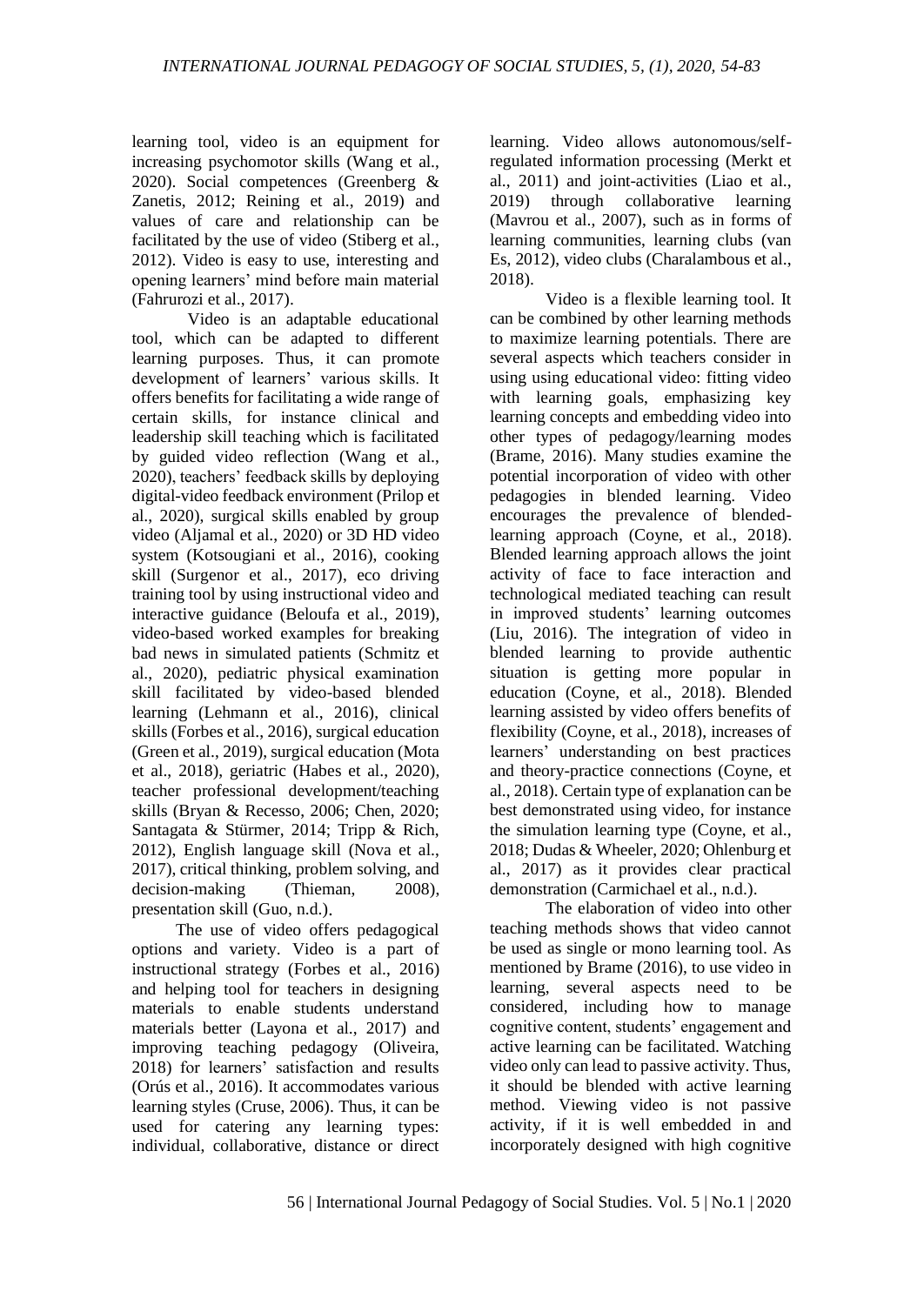learning activity (Mayer, 2001, p. 19, cited in Cruse, 2006, p. 3). Active learning is indicated by teachers' and students' engagement to understand learning content through discussion, problem solving, critical thinking or debate (Promoting Active Learning, n.d., cited in Acharya et al., 2017, p. 71). Effective educational videos usage is indicated by several features: active learning, cognitive load and emotion engagement (Ellis & Childs, 1999).

Currently, the prevalence of internet strengthens the benefit of educational video. Today's learning environment is enriched by YouTube as teaching resource (Burke et al., 2017) and social media, such as "Pinterest, Facebook, Twitter, YouTube, LinkedIn, Second Life, and Skype (Delello et al., 2015). Social media as supplementary learning media can work together with video (Liu, 2010; Moghavvemi et al., 2018). Internet, incorporates with video, enables distance and remote learning (NSW Department of Education, n.d.). Video embedded in multimedia increases students' learning experience (Ljubojevic et al., 2014). The advancement of other electronic and technological devices also complements the role and use of video in education. Mobile phone cameras, for instance, become prevalent educational tool (Bello-Bravo & Baoua, 2012; Gilbert & Bowden, 2017). They are used for different educational goals, including increasing students' reading, writing and speaking learning outcomes (Gromik, 2012), observing and learning natural phenomenon, such as volcano (Witsil & Johnson, n.d.). Embedded video in Whatsapp application can facilitate learning (Gon & Rawekar, 2017). Specific type of video is used and designed to address specific learning goals, such as augmented reality video can be better to be used for delivering complex task/concept, for instance threading (Yip et al., 2019, p. 100), resulted in increasing students' learning satisfaction and experience compared to handout materials (Yip et al., 2019). Virtual reality technology (360-degree video) (Rupp et al., 2019) and question-embedded interactive video environment (QVE) (Vural, 2013), increase learners' learning experiences (Rupp et al., 2019). Instructional video with instructors' presence increases learners' attention, mental attempt, engagement and selfregulation (J. Wang & Antonenko, 2017, p. 88).

### **Problem Based Learning**

Problem-based learning is one of active learning method which is adopted by many disciplines. Problem-based learning is used inter-disciplinary and across various fields, including physics (Argaw et al., 2017), business (Hartman et al., n.d.), vocational studies (Kusumatuty et al., 2018), mathematics, science and technology (Gorghiu et al., 2015), project-based science (Chin & Chia, 2008) and multi-discipline (Savery, 2006).

Problem-based learning is one of active learning pedagogy which presents inconsiderable educational benefits, especially for facilitating problem solving skills. Problem-based learning aims to develop students' flexible insights, problem solving skills, self-directed learning skills, collaborative and motivation (Hmelo-Silver, 2004). Problem based learning develops students' learners' problem solving skills (Argaw et al., 2017; Hartman et al., n.d.), allows the students to identify problems (Hartman et al., n.d.), problem elicitation, working together for proposing problem solving (Gorghiu et al., 2015). Problembased learning empowers students to examine, link theory to practice, implement knowledge and skills and propose solution for certain problems (Savery, 2006). The learners are encouraged to work for solving authentic issues in problem-based learning (Marra et al., 2014). Thus, it increases learners' cognitive skills (Hartman et al., n.d.).

Besides impacting on cognition, problem-based learning influences learners' other learning skills, including affection, life-long learning and team capacities. Problem-based learning promotes learners' meta-cognition (Marra et al., 2014),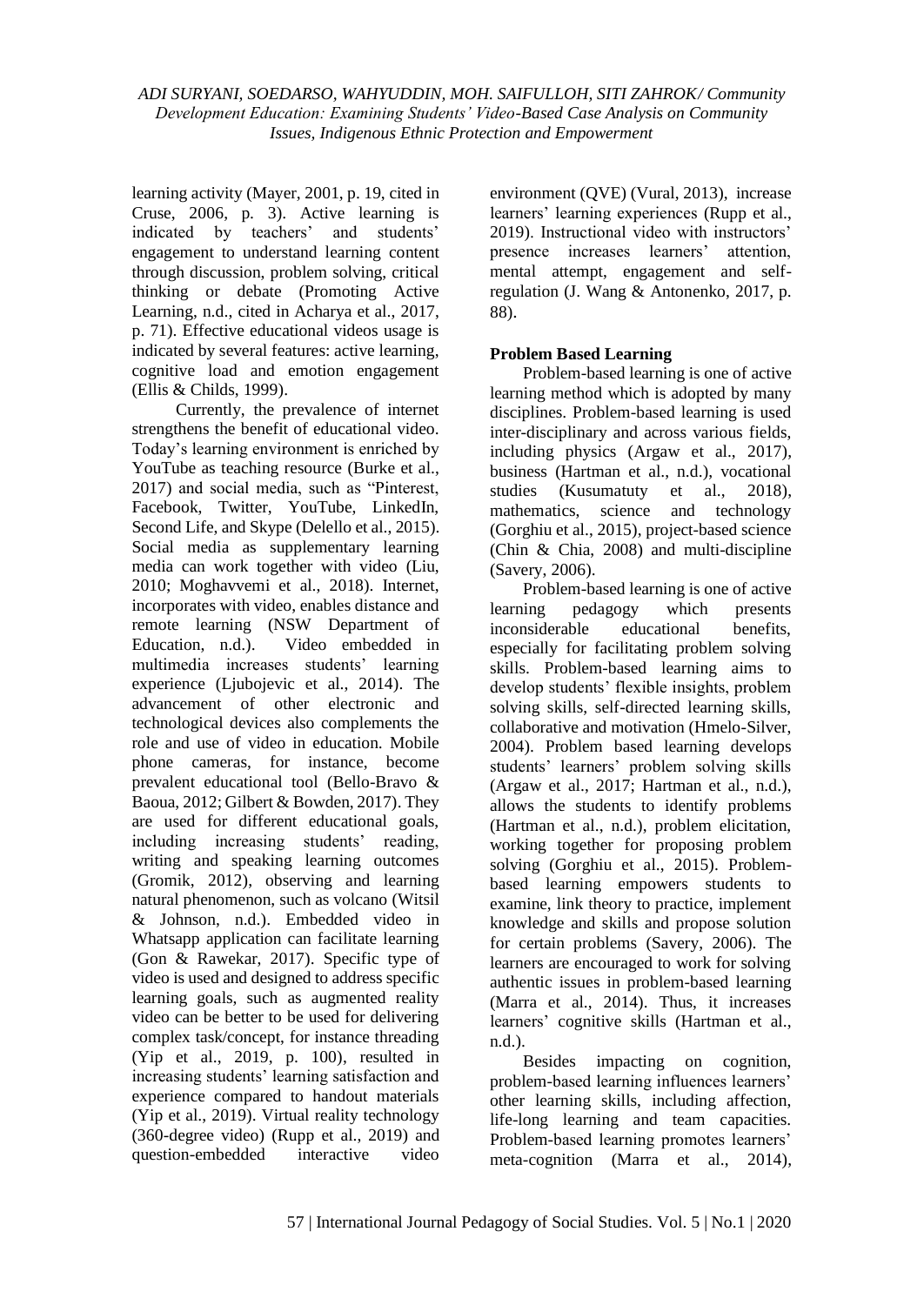independent-learning skills (Eng, n.d.), students' capacity for learning how to learn (Gorghiu et al., 2015), collaboration learning experiences (Christiansen et al., 2013), learners' responsibility for their own learning process (Hmelo-Silver & Barrows, 2006), team cohesion (Hartman et al., n.d.), leadership skills (Scott, 2017), allows learners to retain their knowledge longer (Yew & Goh, 2016). Problem-based learning produces long-term impact for learning. The capacity for solving problem will be used in any situation in real life context (Gorghiu et al., 2015).

Problem-based learning is implemented through several learning cycles. Problembased learning is started with defining problems, making questions, defining students' knowledge and needs, structuring ideas, developing students' aims, conducting out-of-class-research, analyzing new information (Kosel et al., 2005). Problembased learning is performed through a sequence of problems, facts, questions, plan, research, report, solution, reflection (University of Rochester, 2009). Similarly, De Graaff and Kolmos (2003) list several steps in problem-based learning: identifying specific real-life based problems, investigating, arriving at decision making and reporting, engaging in inter-disciplinary, exemplary and team-based learning (De Graaff & Kolmos, 2003). Learners-centred, self-directed, self-reflective and facilitative learning are the centres of problem-based learning (Marra et al., 2014). Problem-based learning is characterized with pupil centred, flexible learning environment, relevant learning, active and experiential learning, logical, collaborative, efficient, authentic and integrative (Gorghiu et al., 2015). Problembased learning emphasizes student-centred, constructing process, flexible situation and relevant to specific context (Sir Wilfrid Laurier School Board, n.d.). In implementing problem-based learning, teachers fulfill diverse roles, including coaching, guiding students to examine and solve the problems and advancing their cognitive capacity (Gorghiu et al., 2015), designers and practicing (Christiansen et al., 2013), presenting problems, guiding, co-learning and assessing (University of Rochester, 2009), facilitating (Hmelo-Silver, 2004; Hung et al., 2008) and supporting collaborative knowledge construction (Hmelo-Silver & Barrows, 2006).

# **Understanding, Community Issues, Indigeneous Ethnic Protection Empowerment**

Identifying, solving and developing community remain the big challenges in development studies. Many community issues, such as poverty, prosperity, equity, housing (Community Investment, 2012) call attention many development agents to figure out ways and approaches to tackle the problems by defining, understanding and proposing strategies of community development. Many development efforts, projects and programs are devoted to tackle interlocking community issues, including education, women empowerment, child mortality, environmental sustainability (*Excellence in Social Responsibility. Community Development*, n.d.), local community mindset, lack of information, cultural heritage, job vacancies and road facilities (Putra & Rudito, 2015), gender and inclusion, indigenous people and human rights (ICMM, n.d.). It is executed to address complex issue, such as poverty which is resulted from interlocking systemic inequalities (Bamber et al., 2010), discrimination, disadvantages and social exclusion (SCDC, n.d.). Several studies explore some main goals of community development programs. *Excellence in Social Responsibility. Community Development* (n.d.) asserts that community development is executed for building prosperous and healthy, equitable, initiative, selfsufficiency, individual worth, dignity, valued and conscious community. Community development program tends to be focused on different community aspects of economic, environment, physical-natural, social, civic, people and human resource (Taylor, n.d.). Thus, community development programs are usually intended to target specific community member or goal, such as development programs for child, women, youth, senior citizens, family and health, agriculture, public services,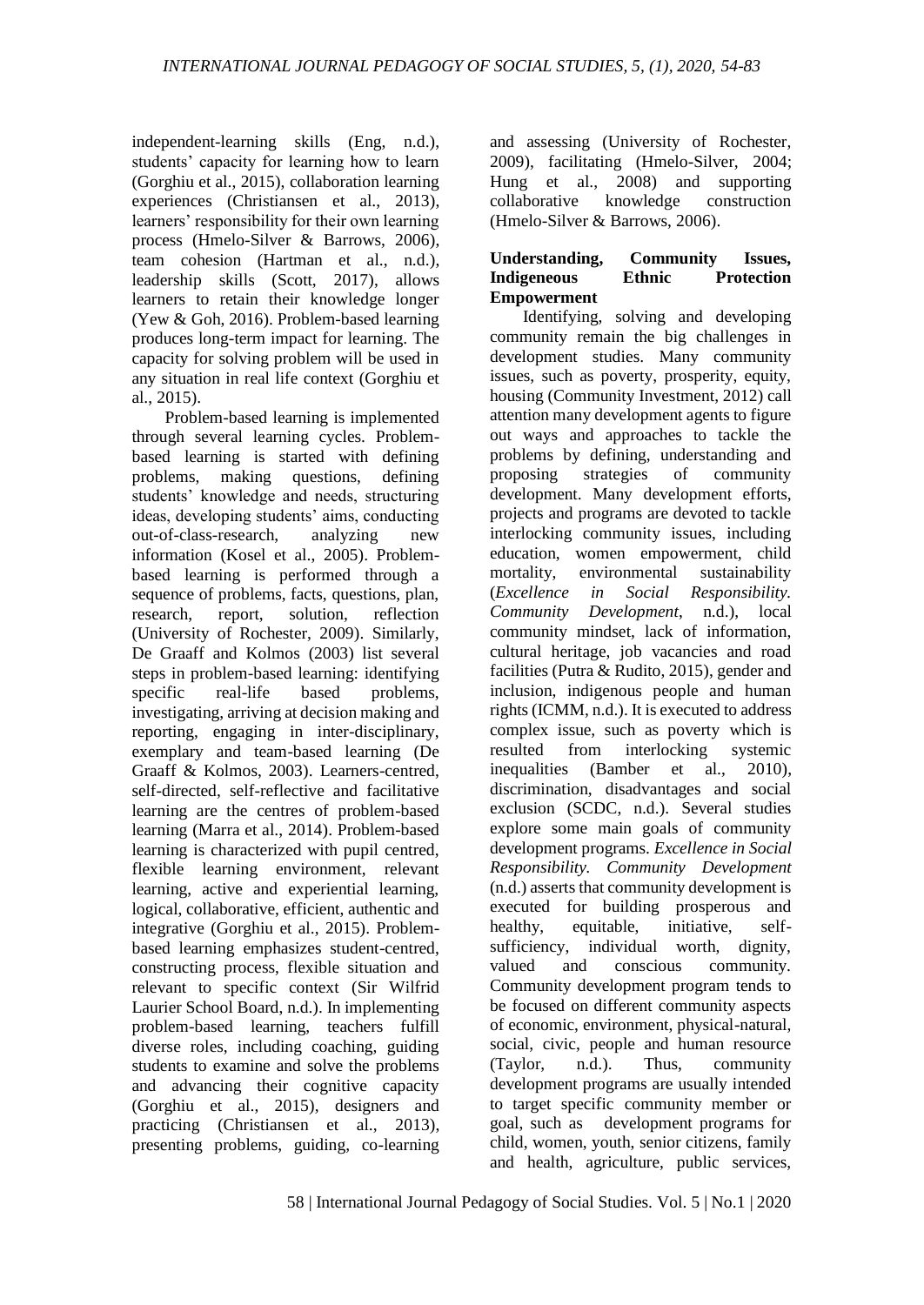education and communication (Sureshkumar et al., 2015). Secure, healthy, prosperous, well-governed economical, predictable financial situation are several community condition aimed to be achieved from community development projects (*Excellence in Social Responsibility. Community Development*, n.d.). Community development addresses several aspects: fulfill community needs fulfillment, actions mobilization, individual and community capacity development, participation increase and quality of life enhancement (SDCS et al., n.d.).

To run successful community development program, local community engagement is required. Community development needs community participation, shared action, democracy, empowerment, problem based learning, collaboration and preventive measures (SCDC, n.d.). Community inclusion is key determinant of community engagement. This can be done by listening to the community needs and desires, activating community contribution, enabling self-help and adopting community holistic view (Community Development, n.d.), strengthening community sense of belonging (Riach, 2002). Community development encourages social inclusion (SCDC, n.d.). The need of social inclusion is also confirmed by Riach (2002) who emphasizes that local community involvement, local knowledge and talents respect, sustainability, local capacity development and effective communication determine the outcomes of community development. Community development also relies on local community collective learning capacity. Community vitality can be promoted by building a learning community, a community who is capable of analyzing their own assets, developing partnerships, networks, possessing internal interests and motivation to progress (Cavaye, 2001). A healthy community development programs are based on principles of social justice, self-reliance, equality, learning and cooperation (Central Land Council, 2012), rights, participation, democracy, empowerment and alleviation of racism, class and state (Bamber et al., 2010). Injustice can be alleviated by promoting social justice, democracy, human right, equal chances collectively and collaboratively (Bamber et al., 2010, p. 23). The implementation of community development can be impeded by several challenges. As revealed by (SDCS et al., n.d.), the main challenge of community development is residing administrative structure political power, institutions and influence of other communities and power relationship with power at formal government. This is because community development is also affected by establishing policy (Chiarenza, 2013). Similarly, Cavaye (2001) finds that mobilizing participation, managing perceptions, promoting community self-efficacy and changing government role are big challenges in community development. Furthermore, ICMM (n.d.) identifies tools for running community development program covering planning, monitoring, assessment, management and relationship.

Indigenous community is susceptible to community development issues. They are vulnerable to natural resources exploitation, territories exploitation, human resource exploitation for other community development, commercial studies/projects, relocation, colonization and protected areas creation (Beltrán, 2000), racial discrimination (Hooker, 2005), illegal hunting (Nepal, 2002), conflict between external agencies and indigenous people (Nepal, 2002), social inequality (Mendoza, 2016). Indigenous community development means the inclusion of local initiatives, knowledge and intention and implementation of development project by considering local economic, social and natural environment (Sureshkumar et al., 2015). Successful indigenous community is determined by local community inclusion. Cooperation with indigenous people will empower indigenous people (Mendoza, 2016) as inclusion decreases inequality (Mendoza, 2016), while Nepal (2002) suggests consultation and indigenous people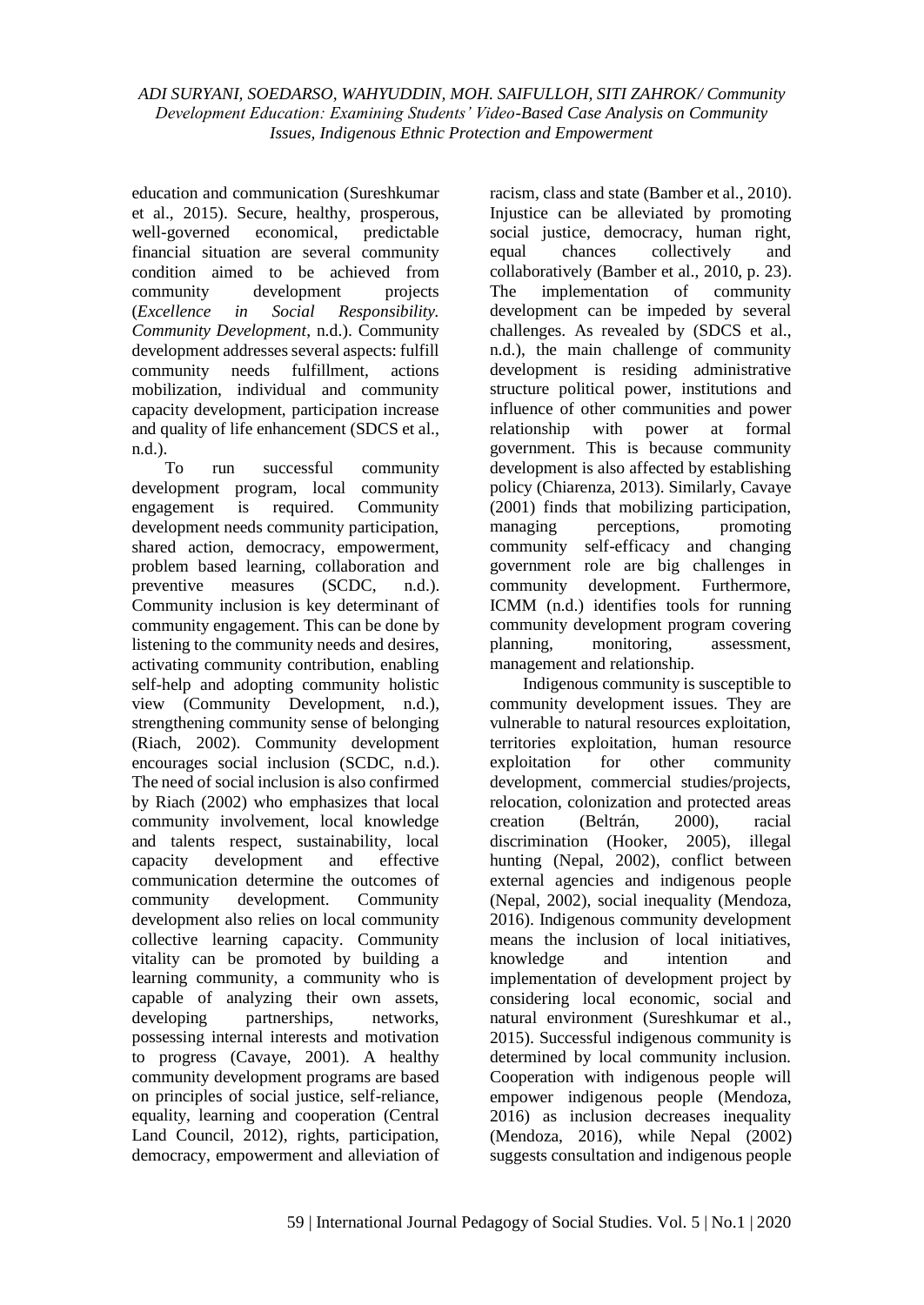involvement in development program to empower them. Community empowerment for indigenous community can be done by restoring biodiversity loss and restoring them (Hill et al., 2011). Indigenous people life can be protected by developing understanding long relationship between indigenous people and nature/protected areas, respecting indigenous people right, land and territories, involving them, equally sharing benefits of development and understanding shared responsibilities (Beltrán, 2000).

### **C. METHOD**

The study aims to analyze and present students' analysis on indigenous community issues and students' capacity to propose several problem solving. A video is used to present authentic material by displaying the real situation and issues of an indigenous community. The video is used as thinking stimulant and a tool for emerging students' diversities and complexities of authentic analysis and problem solving. To achieve those aims, a qualitative method is employed. A qualitative method is used to capture participants' authenticity in understanding people understanding through open-ended questions (Silverman, 2010, p. 20).

The participants of the study are thirtyfive students. The data are gathered from a classroom activity and students' assignment. The classroom activity is proceed by integrating technology (a case study video) and community development content. During the activity, the student-participants are played a video, entitled *Dayak Challenge in the 21st Century-Cultural Displacement*. After listening, the students are asked to develop an issue analysis and problem solving essay. An open-ended question on a case study is given to the student-participants to encourage their critical analysis and problem solving. Case study is frequently associated with qualitative data and analysis (Rutterford, 2012, p. 119). A case study is a method used to gather systematical information on certain people, social context, event, group and allows the researchers to understand how they are operating or functioning (Berg, 2000, cited in Rutterford, 2012, p. 119). The activity adopts the main principle of problem-based learning, in which the student-participants are encouraged for thinking their proposed solutions. Those principles are problembased learning is started with real life (Hung et al., 2008) as authentic learning materials (Stepien & Gallagher, 1993), open-ended questions (Northern Illinois University, n.d.), which need multi-answers (Hmelo-Silver, 2004) and diversities (Savin-Baden, 2000), case study (Marra et al., 2014) and reactivate learners' prior knowledge (Schmidt, 1983).

The collected data are analyzed in several steps. Firstly, the data are read. Secondly, themes and categories are identified. Thirdly, the classified data based on their themes and categories are interpreted. Fourthly, the findings are connected to the existing theories and studies. The following figure presents several scenes (Figure 1).



Figure 1. Several Screenshots of the assigned video (Dayak Challenge in the 21st century-cultural displacement, Dayakbaru (2008)

The video illustrates several main aspects. The first is the function of forest for *Dayak*. For them, forest is home in a complete sense, which means that forests are functioning as their shelters, a place where they find food and medicine. The second is forests devastation is happening. Many loggers come and destroy their land. The companies destroy their farms and houses,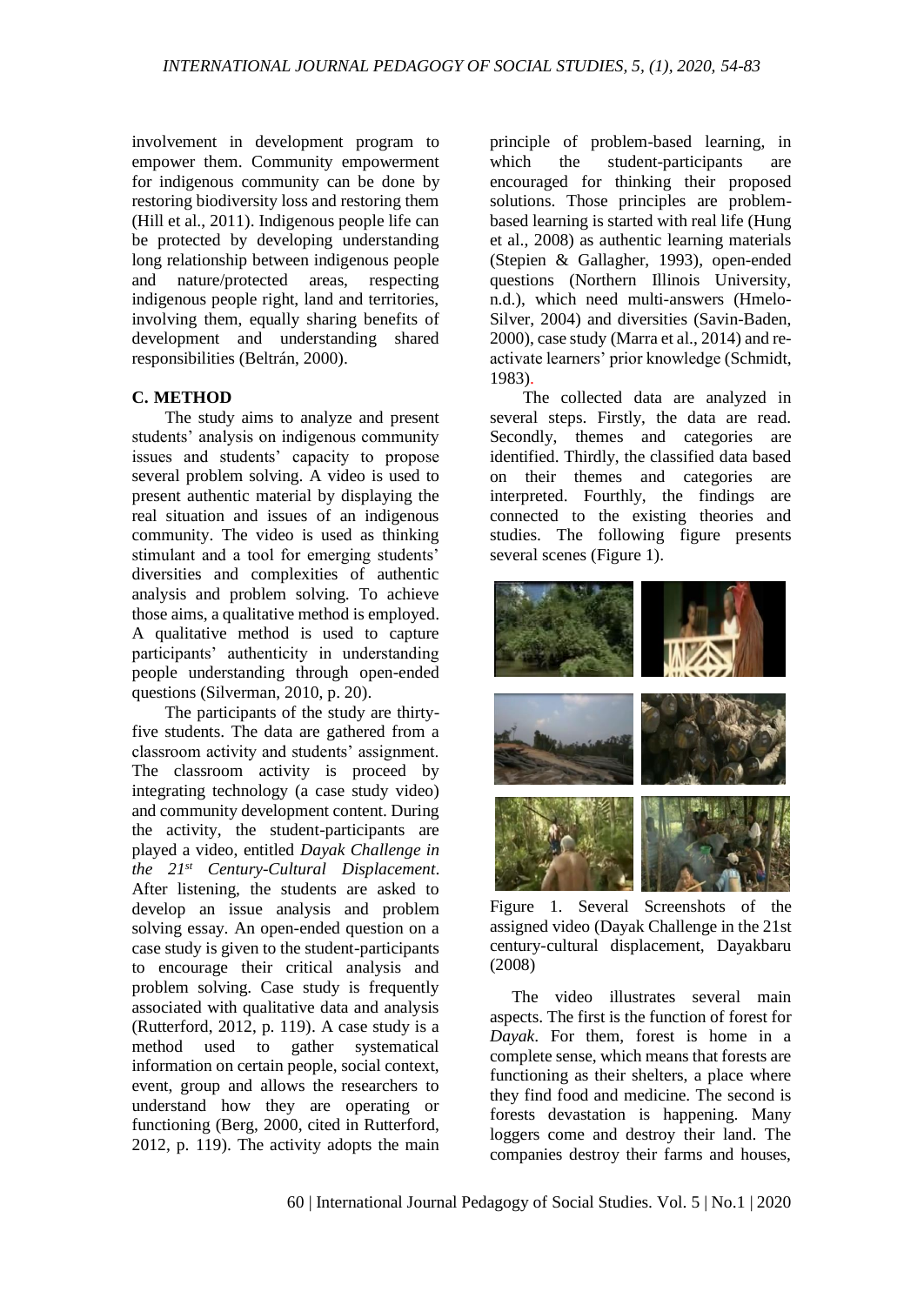where they grow vegetables. The fourth is they want to fight back. The fifth is their life is getting worse and it is similar to life or death situation.

### **D. RESULTS AND DISCUSSION**

The study aims to explore several students' development issue analysis and problem solving recommendation. The student-participants' responses are stimulated by a vides-based case on *Dayak* ethnic threatened life because of deforestation activities.

The data analysis show several emerging themes and categories. The studentparticipants' response reveal that they are proposing four solutions for managing lifethreatening issues of *Dayak* people as endangered indigenous ethnic. Those are caring their environment and culture, involving external agents, building internal community capacity and adapting to the current situation. The detail categories, data dispersion and data grouping is presented in the following table (Table 1).

### Table 1. Categories, data dispersion and data grouping

**Environment and Culture Care:** Re-planting/planting new trees (S1; S32)/ T1- 1; re-vitalizing land (S1)/T1-2; moving to find better forest (S14)/T1-3; strengthening roles of *kepala suku* in keeping the members' spirit to live (S20)-T1-4; increasing sense of belonging and pride of their indigenous culture (S20)/T1- 5, building long traditional houses accommodating more people inside (S15)/T1- 6

**External agents involvement:**

Documenting and publishing their threatened life (S1; S14)/T2-1, involving external cared community (outside community awareness) locally, nationally and internationally (S1; S4; S7; S9; S12; S13; S17; S29; S35)/T2-2, finding education opportunities/help from external world (such as government) (S2; S21)/T2-3, understanding/learning government's illegal logging policy and environmental protection and find government protection/law enforcement (S3; S4 ;S9; S16; S32)/T2-4,

forest re-planting project (S5; S6)/T2-5, mass demonstration (S10)/T2-6, diplomacy (P11)/T2-7, mediated negotiations with opposite parties for shared benefits/compensations (S12; S15; S23; S30; S34)/T2-8, government help/protection/government should involve (for instance government should provide education, guidance) (S13; S17; S18; S19; S20; S21; S22; S30; S35)/T2-9, conflict reduction/intervention by government (S23)/T2-10

**Building Community capacity:**

Self-Education (S2)/T3-1, educating the next generation (S11)/T3-2, equipping community self with current skills (for instance industrial revolution) (S8)/T3-3, keeping on fighting, especially understanding ownership legal regulation (S9)/T3-4, developing young indigenous people as custodians (S13)/T3-5, developing stronger community defense/protection system (S16; S17; S28; S30)/T3-6, *Kepala suku* roles in maintaining ethnic group culture (S20)/T3-7, learning law and state (S24)/T3-8, having indigenous representative for voicing the community needs (S29)/T3-9

#### **Adapting to current situation:**

Re-orienting perception about outside world (S3)/T4-1, interacting/socializing with external community (S3;S24;S31)/T4-2, understanding globalization principles (S26)/T4-3, learning from other outside community, how they live, their knowledge (S3)/T4-4, changing life and start to adapt to industrial revolution era (S8)/T4-5, starting accepting and using modern technology (S15; S27; S31)/T4-6, understanding reasons of new development (S22)/T4-7, adopting new life style  $(S22; S25; S27; S33)/T4-8$ , reducing their dependency on forest (S29)/T4-9, adopting modern school and thinking (S30)/T4-10

Each theme is analyzed and presented in the following discussion section. Several data samples are presented to represent every data grouping.

The data show that the studentparticipants are able to detect the issues and propose various solutions. Their solutions are relevant to the development principles in general perspectives, which can be potentially contribute to indigenous well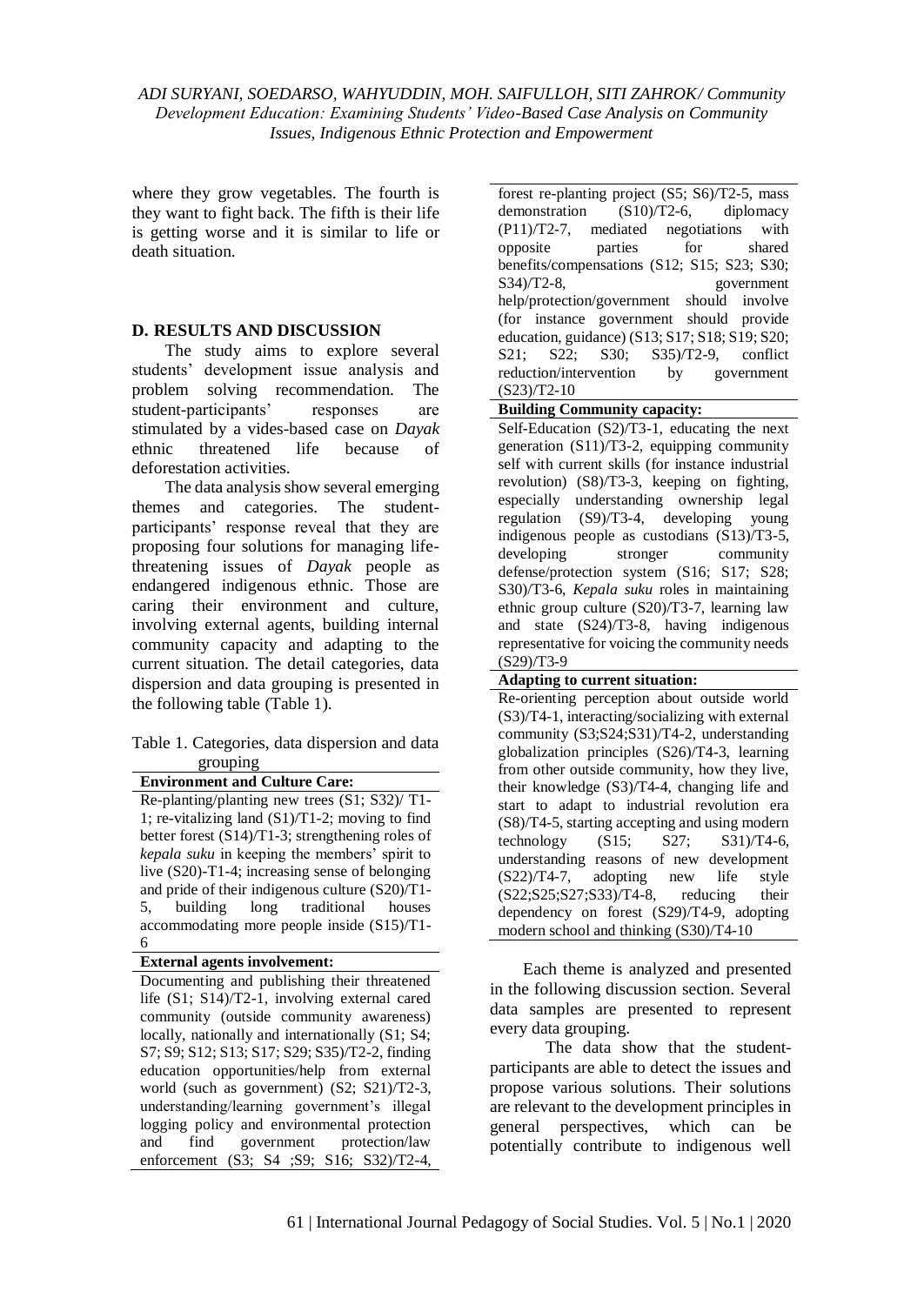being. The following section presents the samples of data, analysis and relationship with existing studies.

### **Environment and Culture Care**

The data show that the students believe that indigenous people protection and development can be executed by encouraging them to protect, rejuvenate and revitalize their natural environment and re-structuring their indigenous culture. The following table (Table 2) presents data samples on environment and cultural care. The following data is the authentic response from studentsparticipants.

Table 2. Environment and Culture Care

| $4010$ 2. Environment and                     |        |
|-----------------------------------------------|--------|
| Students' Response                            | Code   |
| "Another thing they can do is to re-plant     | $T1-1$ |
| the tree, of course they can't do it alone.   |        |
| So they need help "(S1)                       |        |
| "the early step they can get the help         | $T1-2$ |
| they need to revitalize the land" (S1)        |        |
| "Last, if the government still has no         | $T1-3$ |
| action, the Penan should move. Yes, its'      |        |
| sadden me. But, if they keep maintain         |        |
| their forest and try to block the loggers or  |        |
| even the company, they could get              |        |
| attacked by them" (S14)                       |        |
| "Dayak people have a member who have          | $T1-4$ |
| job to take care all of the member call       |        |
| "kepala suku." It's like a chairman in        |        |
| Dayak tribe. Kepala Suku should tell his      |        |
| member to keep maintain their own             |        |
| culture" (S20)                                |        |
| "So Dayak people have to be proud with        | $T1-5$ |
| their own culture and the government and      |        |
| citizen have give respect for them." (S14)    |        |
| "Dayak tribe has a long house and it T1-6     |        |
| called <i>Rumah Lamin</i> . Rather than build |        |
| modern house and make sure that every         |        |
| Penang tribe like it, I think long house is   |        |
| the best solution for them. I choose this     |        |
| solution because Penang tribe live with a     |        |
| group or a big group. They're not             |        |
| individualism" (S15)                          |        |

The data show that the students are aware that the indigenous people has strong relationship with their natural environment. They suggest that the tribe undertake environment protection and rejuvenation initiatives or perform environmental concern acts *(T1-1; T1-2)*. This indicates that development process requires local people initiatives. The other data show the inseparable connection between indigenous community and nature *(T1-3)*, which is manifested in their nomadic living culture. This shows role of environment in stimulating migration. Environment degradation causes migration or population mobility (Hugo, 2008). This also confirms that environment influences human capacity to survive (Hugo, 2008). The role of traditional community leadership is analyzed by *S20-T1-4*. This indicates the essential role of leadership, especially cultural leader in community development process, as the leader has close interaction with the community, is trusted and nurtured by the community. Thus, the leader has the local community cultural sense and bound. The other data show the importance of community identity *(T1-5; T1-6)*. *S14* and *S15*, in *T1-5* and *T1-6*, view culture as identity which can evoke sense of togetherness/cohesion. This cohesion is the foundation for indigenous people selfprotection and development. The data also show the interlink between community leadership and social cohesion in indigenous community development (inter-connection between *T1-4* and *T1-6,T1-6*.

The data indicate the interfaces of environment and development. *Dayak* ethnic life sustainability and security depend largely on their relationship with natural environment. This confirms existing community development projects and community studies which emphasize needs to integrate environment in development and community sustainability. Environment and its biodiversity is resource for human life (Wider, 1991). Loss of biodiversity, water, soil, air pollution, greenhouse and desertification areas (Katsoulakos et al., 2016, p. 509), land degradation (Sakmar et al., 2011), caused by population pressures, development insufficiency and development process (Jalal, 1993) bring about serious environment problems (Katsoulakos et al., 2016, p. 509). Rapid technological evolution and environmentally unethical human behavior are some of many sources causing the devastation of biophysical environment (Watson et al., 2014, p. 7). The competing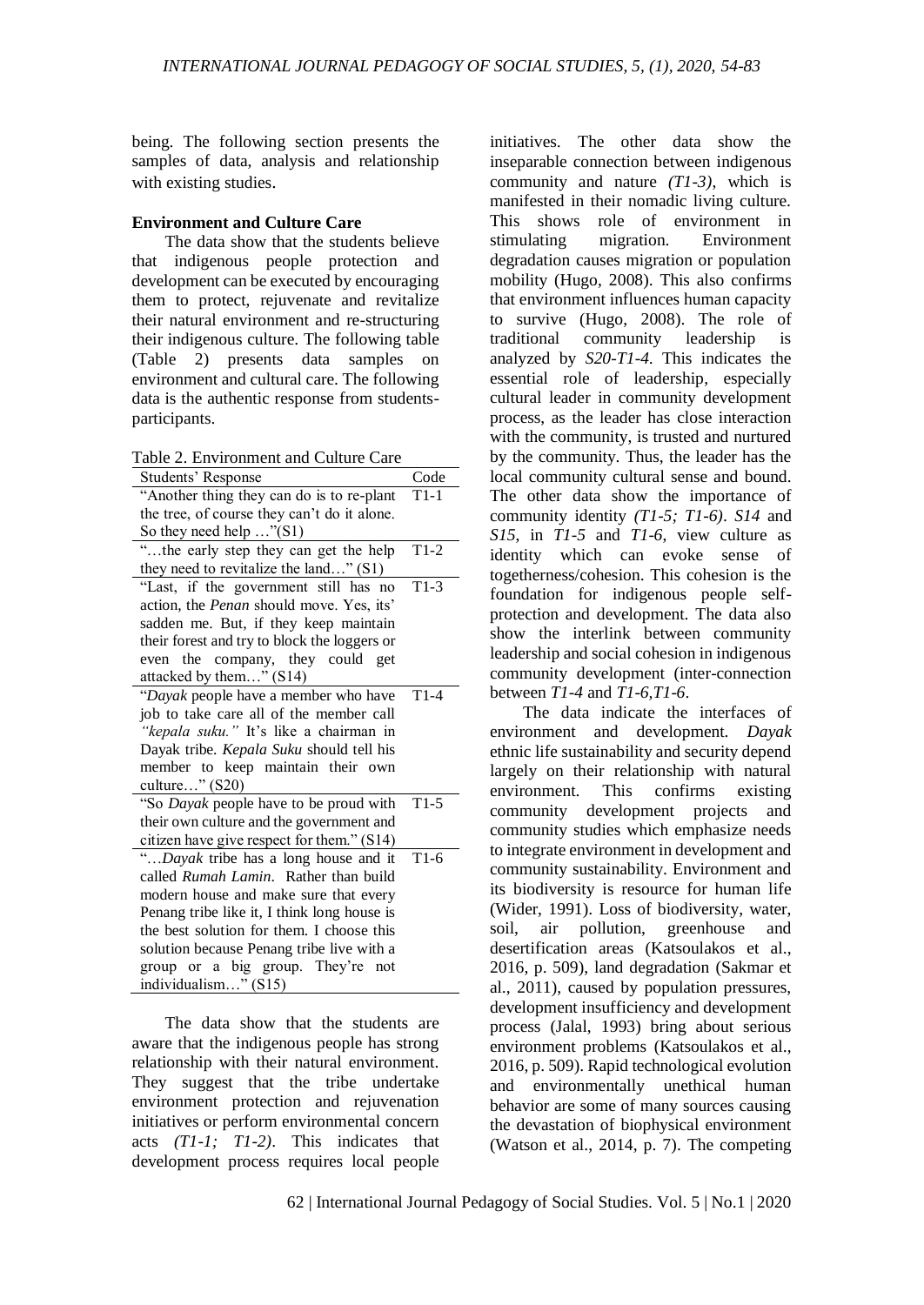activities of maintaining forest and depletion of natural resources, including agricultural land use degrades environment capacity to sustain human life (Halkos, 2018). Environment stress threatens human security, an essential element in development (Euromodel, n.d.). Today, the need to protect environment in development receives global attention (Lu, n.d.), in which development is viewed from a broader perspective by considering and integrating environment in development management strategy (BTC, 2009; Halkos, 2018; Jalal, 1993; Lu, n.d.), instead of just considering economic factor (Euromodel, n.d.). Thus, the core challenge of sustainable development is progressing economic and business sectors without sacrificing environment and its quality (Adams, 2009). One of environmentally friendly attempt is green development. Several green concepts are developed to respond environment sustainability challenges, including green development (Adams, 2009), green growth (OECD, 2012), green economy (Pan American Health Organization & WHO, 2013) and integrated environment-development program (Bass et al., 2010; Morris, & Shore, 2013). Green growth is defined as an approach for fostering economic progress and developing and assuring that natural capital is continually supporting services for well being (OECD, 2011, cited in OECD, 2012, p. 9). Wellprotected and treated environment produces healthy community (Morris, & Shore, 2013; Pan American Health Organization & WHO, 2013; Simonis, 1992).

The student- participants' recommendation on indigenous people initiative act to save environment is relevant to development principles. One of development core principle is local community involvement. Local community participation is essential for environment protection and development sustainability (United Nations, 2013a). The indigenous people initiative/act in rejuvenating natural environment can bring about benefits for world food, water and human security. This is because the balanced ecosystem and biodiversity sustain human life in world and culture (Katsoulakos et al., 2016).

The data also reveal that the studentparticipants suggest strengthening culture as a way to protect and develop themselves (*T1-5; T1-6*). This finding validates studies revealing roles and contribution of culture in development (Iyaji & Gomment, 2011; Lazareva et al., 2018; Maraña, 2010; Sempere, n.d.). Culture is resource and component of human and sustainable development (Portolés, n.d.), source of identity, innovation and creativity (UNESCO, n.d.). Culture can promote or deter development (Iyaji & Gomment, 2011; UNESCO, 2012) and provide vehicles for many development aspects: economic, social, environment, and resilientcommunity development (UNESCO, n.d.). Community who is not proud of their culture tends to experience development barriers (Iyaji & Gomment, 2011).

The data indicate that to protect themselves and develop, indigenous community also needs to be together *(T1-6)*. Social cohesion is an indicator of prosperous community (UNDP, n.d.). Community cohesion is understood as a condition where all people in community live and grow together in harmony (Cohesion and Faiths Unit, 2005), in an integration (LGA, 2004). Social cohesion is indicated by connectedness, social relationship and tendency for doing common good (UNDP, n.d.) which is intervened by culture (UNESCO, n.d.).

The student participant's *(S15)/T1-6* thinking of the need of *Dayak* people to build a long house to live together and being proud of their culture *(S14)/T1-5* indicates the need the implementation of cohesive community building. The integrated cohesive community strategy includes: community feel proud of their identity and heritage, all people socialize and share equal rights, upholds values of tolerance and all people respect the aforementioned values (LGA, 2019). It is indicated by a condition with the absence of disparities, inequalities and exclusion and strengthened social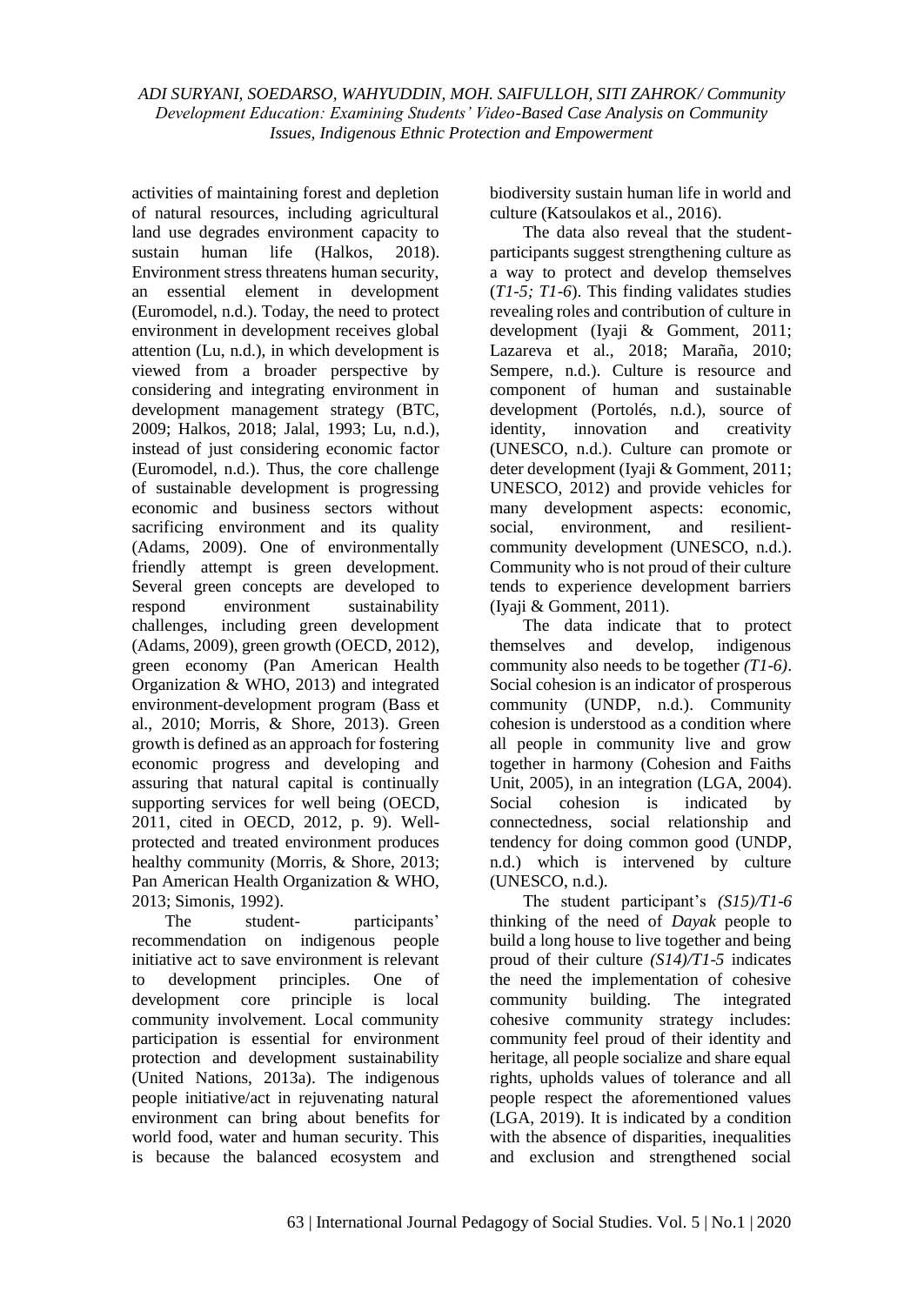bonds, interactions and relations (Bureau for Crisis Prevention and Recovery, 2009) and increasing relationship (Idris, 2019).

The data show the student-participant, S20/T1-4, recommends *Dayak* community leader to fulfill cohesion roles. Leadership and culture can be an integrative tool for indigenous community protection and development. Leaders are influential figures for promoting community cohesion (Cleveland & Cleveland, 2018; Cohesion and Faiths Unit, 2005; Faunce, 1993; Islam et al., 2020; LGA, 2004, 2019; López et al., 2015; UNDP, n.d.).

### **External Agents Roles**

The data show that the studentparticipants suggest the important roles of external agents to promote *Dayak*/indigenous community protection and development. The following table (Table 3) presents several data samples on external agent involvement elicitation.

Table 3. External agents roles

| <b>Students' Response</b>                     | Code   |
|-----------------------------------------------|--------|
| "one of many thing that Dayak could           | $T2-1$ |
| do is to get a documentary and just           |        |
| document their live and their problem.        |        |
| Publication can give light to their           |        |
| problem so that more people can care"         |        |
| (S1)                                          |        |
| "Second, they can ask for help from           | $T2-2$ |
| outsiders. Many organization around the       |        |
| world that against deforestation can help     |        |
| the Penan tribe to protect their home"        |        |
| (S9)                                          |        |
| "We can help them to get an education.        | $T2-3$ |
| We can help them with give them               |        |
| socialization about the importance of         |        |
| education" (S2)                               |        |
| "Second, they can ask help for help from      | $T2-4$ |
| the outsiders. Many organization around       |        |
| the world that against deforestation can      |        |
| help the Penan tribe to protect their         |        |
| home. This type of organizations can          |        |
| government<br>make<br>the<br>to<br>ban        |        |
| deforestation because it can inflict a        |        |
| financial loss for its country in long        |        |
| period of time." (S9)                         |        |
| "The Dayak's people needs help to stop        | $T2-5$ |
| the deforestation. Forest conservation are    |        |
| required, deforestation needs to cease.       |        |
| Protecting forest is critical, also restoring |        |
| areas that already degraded. We should        |        |

| do reforestation program to help reduce       |         |
|-----------------------------------------------|---------|
| illegal logging activity." (S6)               |         |
| "One of the ways that the <i>Dayak</i> people | $T2-6$  |
| can respond to this problem is by holding     |         |
| demonstration to protect the clearing of      |         |
| oil palm land. Other than that monitoring     |         |
| and patrolling can also be done to            |         |
| monitor." (S10)                               |         |
| "maybe through diplomacy, increasing          | $T2-7$  |
| other people awareness or anything else.      |         |
| They are the only hope for Dayak people       |         |
| in order to make their tribe great again."    |         |
| (S11)                                         |         |
| "They should make a deal on which part        | $T2-8$  |
| of the forest they can take. Even better if   |         |
| the companies offer a compensation on         |         |
| behalf of the exploited forest" (S34)         |         |
| "After they received education system         | $T2-9$  |
| from the government, Dayak people             |         |
| should implement what they have had           |         |
| received. They should start their new         |         |
| different kind of living " (S21)              |         |
| "the land is divided by two area. One         | $T2-10$ |
| for the government and one more for           |         |
| Dayak With this, the area can be used by      |         |
| two sides. So, the conflict can be            |         |
| minimized" (S23)                              |         |

The data demonstrate that the studentparticipants understand that to protect and develop themselves, *Dayak* indigenous people should find some protection and development assistance. The studentparticipants suggest different external development agents: public community and community-cared organization (*T2-1; T2-2; T2-3; T2-4 T2-5; T2-6; T2-7*), companies (*T2-8*) and government (*T2-9; T2-10*). The student-participants also recommend several forms of development assistance, including reforestation project joint-action (*T2-2; T2- 5*), education (*T2-3*), voicing problems (*T2- 4; T2-6*), mediation (*T2-5*), government protection (*T2-9; T2-10*) and development agreement (*T2-8*). This indicates the studentparticipants are aware of the development principles of joint-action between targeted community and external development agents (principles of development agency). Some of those development agents are enterprises, NGO, intellectual, researchers, environment organization/community, media and other civil communities (Burns, 2016).

The student-participants' development analysis confirms other studies findings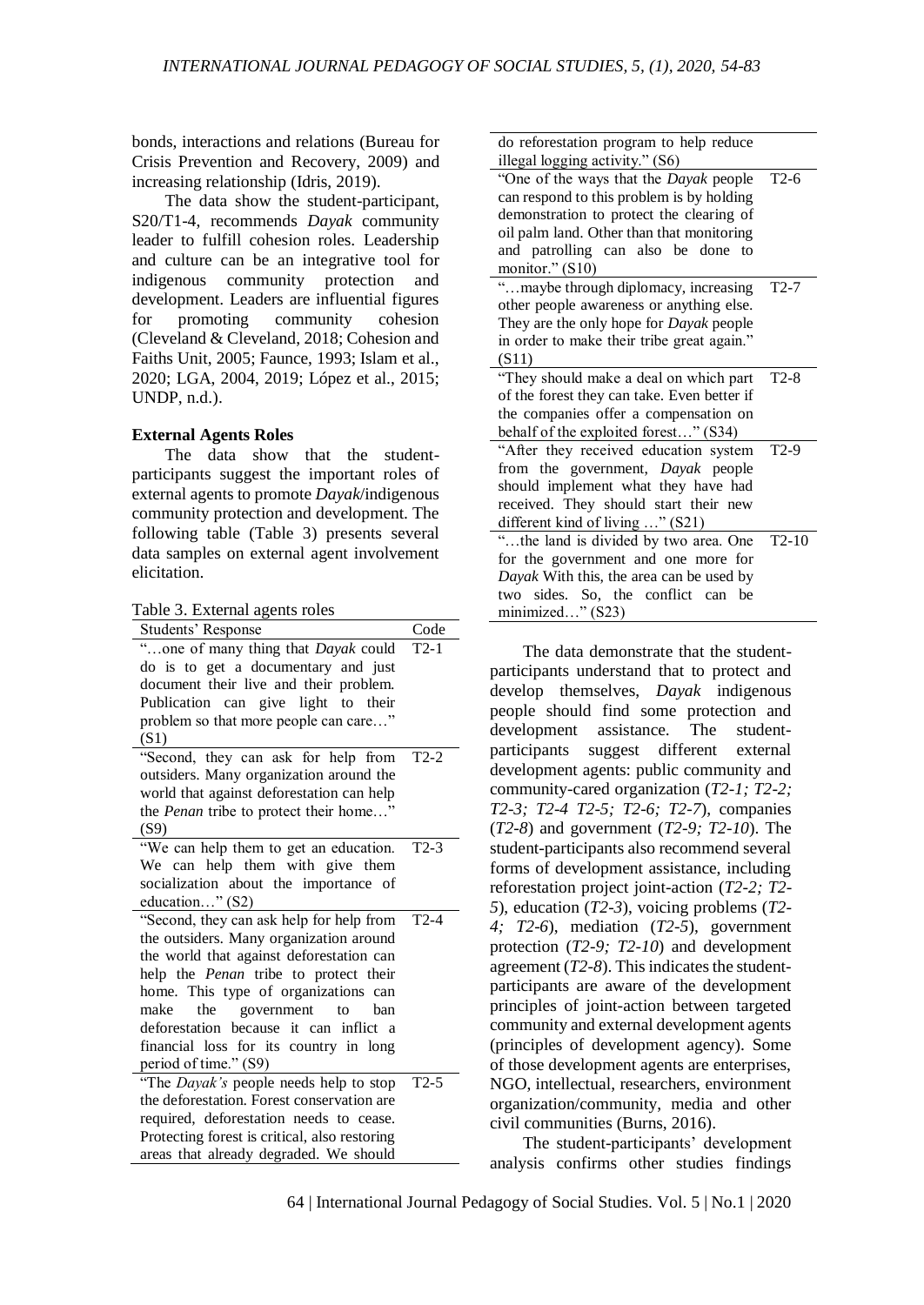which illuminate the roles of external development agents in facilitating development. The development agents help the community by building collaborative actions to achieve some planned development agenda/goals, set priorities, combat barriers and promote sustainable development (United Nations, 2008). The development agencies are mediating the consensus building and development agreement (Steingass, 2015), keeping peace (Pacheco et al., n.d.) and changing agents (Lunenburg, 2010), intervening development process (Garikipati & Olsen, 2008) and providing development aids and incentives (Vollmer, 2012). As agents of change, the external parties fulfill roles of providing consultation, training and researching (Lunenburg, 2010). They are also building cooperation with the policy makers since success of change is depending on intercooperation with policy makers (Lunenburg, 2010). Effective agency is determined by empathy, hemophily, relationship, proximity, arrangement, capacity and openness (Lunenburg, 2010).

The student-participant (*S2;S9*) analysis of the development agency may refer to role of certain organization, such as NGO. NGO is one of key players in development arena (Tortajada, 2016). As participatory empowerment agent (Banks & Hulme, 2012), NGO has significant role in development, especially in negotiation, advocacy for claiming human right, peace and environment protection (Tortajada, 2016), providing budget for targeted community with specific development program (Morton, n.d.), planning, implementing and managing specific development program (Morton, n.d.), servicing, facilitating, encouraging and bridging community needs (Banks & Hulme, 2012) and intervening policy-making (Tortajada, 2016). The other way to assist community development is through CSR program. CSR aims to share productive result, develop closer relationship with community, get talents, undertake technology transfer, environment protection (Ismail, 2009).Thus, it is potentially develop community socially, economically and environmentally (Ismail, 2009).

The data highlight the important role of government in protection and development (*T2-9; T2-10*). The data specifically focus on government roles in facilitating community education (*T2-9*) and conflict mediator (*T2- 10*). Many development studies illuminate government roles and responsibilities in development. Some of government significant roles are legalizing and enforcing development policy (Elias & Noone, 2011; Hyun, 2006; Polman, n.d.), catalyzing change (Hyun, 2006; van der Waldt, 2016), bridging development (Junli & Lihua, 2014), forming development allies (Alińska et al., 2018), intervening and collaborating with firms (Alińska et al., 2018) and other agents, such as FAO, ILO (Polman, n.d.), providing financial assistance, such as grants or loans under certain conditions (Alińska et al., 2018; Hyun, 2006; Shah, 2017), transferring knowledge, supporting stability of macro-economic, investing on infrastructure and exercising strong leadership (IFC, 2011), ensuring social security and stabilizing political situation (Hyun, 2006). Musgrave (1959, cited in van der Waldt, 2016) classifies big roles of government into allocator (managing resources for development), distributor (security, equity), regulator (enforcing law), stabilization (fiscal, monetary).

The data demonstrate that it is important for the indigenous people develop agreement *(T2-8*) and understand law and regulation on logging and deforestation (*T2- 7*). The student-participants address the relationship between informed community, law and development. They are also aware of the need to advocate legal empowerment. The data on compensation (*T2-8*) relates to community-outsiders benefit agreement. This agreement defines companies relationship with the impacted community and their responsibilities (Otto, 2010; Salkin & Lavine, 2008). Furthermore, this agreement addresses the need of implementing justice and democracy in development. Legal empowerment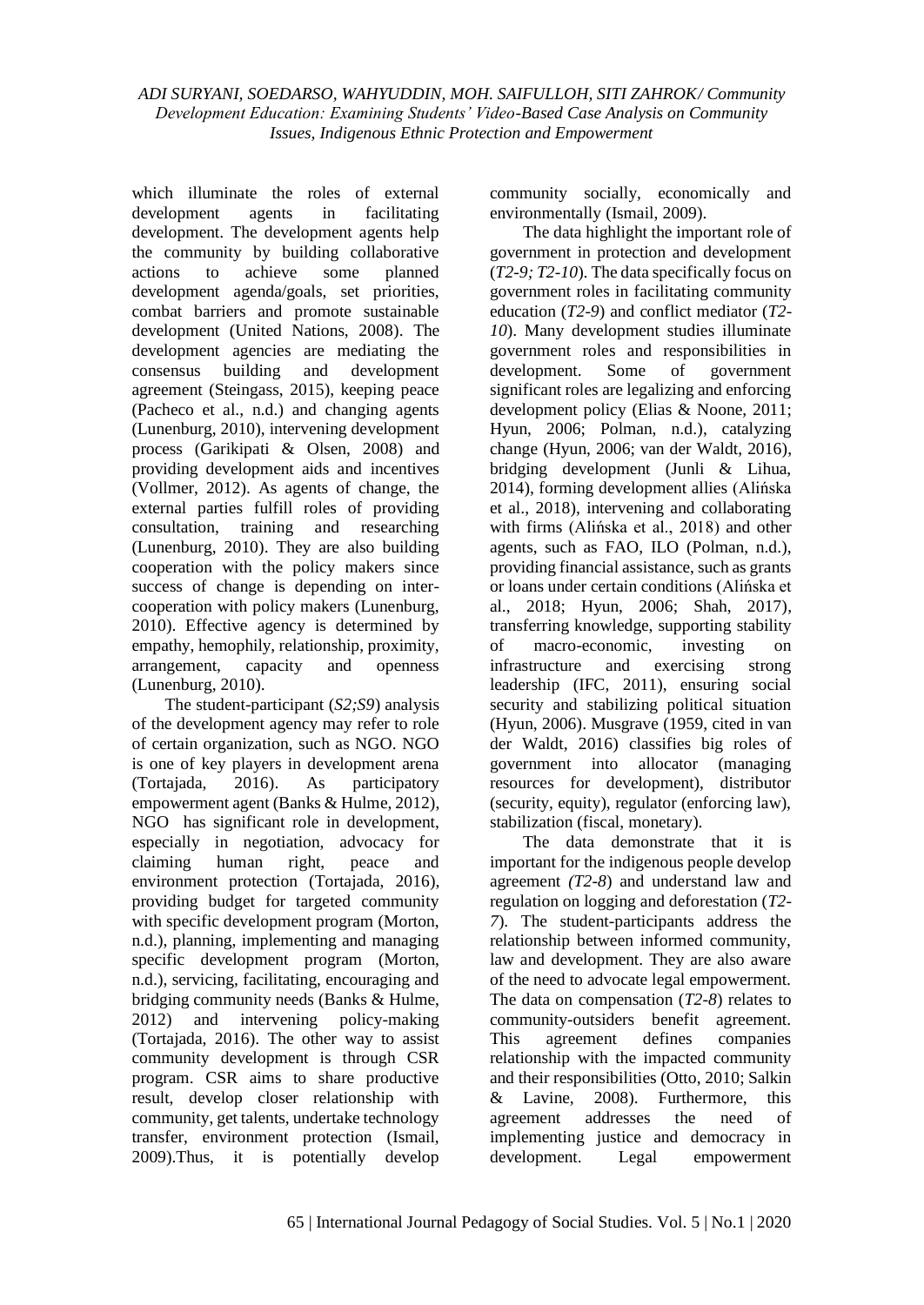promotes community participation and acknowledges the marginalized community voices, which illuminate gender equity and environmental focus (Golub, 2010), establishing community understanding on law and justice (Pitegoff et al., 2017, 2017; Republic of Rwanda, 2008; Ross, 2010).

The student-participants highlight need of indigenous people to understand their rights *(T2-1; T2-3; T2-4; T2-6; T2-9; T2-10*), particularly from the perspective of law. They need to understand meaning of property and property (land) right, mechanism for solving conflict (FAO, 2010) and right to development (United Nations, 2013b). This land property right ensures security, guaranties the benefits and uses the resources (FAO, 2010) to protect community livelihood (FAO, 2010). Local people inclusion in development process, ensure justice, democracy and assure no one is left behind (United Nations, 2013a). The data indirectly calls the needs for implementing customary law for protecting indigenous people culture, rights, obligations and traditional knowledge (WIPO, 2016). It addresses access and right to natural resources, land, property, life and knowledge (WIPO, 2016).

The data also reveal the urgency of advocating indigenous people to fight for their interests and needs and increasing their capacity to voice (*T2-1; T2-2; T2-3; T2-6; T2-7*). This advocacy enables the community to speak, influence decision making, exercise power ad pressure authorities (*Advocacy-The Advocates for Human Rights*, n.d.; Barrett et al., 2016). It benefits community since it is raising consciousness, educating community, networking, acting legally (Barrett et al., 2016), helping them to achieve social equity (OECD, 2010), stimulating changes (Fayoyin, 2013; R. Gilbert & Nelson, 2018; ICMM, n.d.; Inclusion International, 2016; Morton, n.d.; OECD, 2010; Scheunpflug & McDonnell, 2008; Van Gorkum, 2015). What to do in advocacy are building coalition for shared development vision and goal, ensuring joint-action and maintained togetherness, defining problems, plan and strategies and building effective communication (OECD, 2010). Advocacy utilizes some channels: public education, media, lobbying legislative, influencing business, social media (*Advocacy-The Advocates for Human Rights*, n.d.).

### **Building Community Capacity**

The data demonstrate that external development assistance is not the only way to protect the indigenous community. The student-participants suggest the community to increase their internal capacity to protect and develop themselves. Some samples of the data are represented in the following table (Table 4).

Table 4. Building community capacity

| <b>Students' Response</b>                       | Code    |
|-------------------------------------------------|---------|
| "Dayak people must get an education             | $T3-1$  |
| because<br>with<br>education<br>we<br>can       |         |
| understand<br>what<br>we<br>have<br>do.<br>to   |         |
| Education can make us understand the            |         |
| law. If we understand the law, we can           |         |
| enforce the law." (S2)                          |         |
| "one of them is through education.              | $T3-2$  |
| Dayak people need their next generation         |         |
| to be smart. They can't keep relying on         |         |
| other party to protect them" (S11)              |         |
| "I think Dayak people should do some            | $T3-3$  |
| changes in doing their life. Because of         |         |
| industry revolution that is not friendly        |         |
| with people that not follow it. So, I think     |         |
| Dayak people should start their changes         |         |
| with doing new activity that teach Dayak        |         |
| people to follow industrial revolution"         |         |
| (S8)                                            |         |
| "the Penan tribe must fight for their           | $T3-4$  |
| legal recognition and ownership. They           |         |
| can get if there is a lot of organization that  |         |
| help<br>get<br>their<br>legal<br>them<br>to     |         |
| recognition" (S9)                               |         |
| "The young one should be the custodians         | $T3-5$  |
| for their tribe and their future. They          |         |
| should know how important it is to keep         |         |
| their tribe"(S13)                               |         |
| "The people can activate guard post at          | $T3-6$  |
| several accesses and carry out joint            |         |
| operations in <i>Dayak's</i> forest. The people |         |
| also be assertive towards foreigners who        |         |
| checking identity<br>come<br>by<br>and          |         |
| licensing." $(S16)$                             |         |
| "Dayak people have a member who have            | $T1-4;$ |
| job to take care all of the member call         | $T3-7$  |
| "kepala suku." It's like a chairman in          |         |
| Dayak tribe. Kepala Suku should tell his        |         |
| member to keep maintain their own               |         |
| culture" (S20)                                  |         |
| "and also to learn about the law and the        | $T3-8$  |
| states so that they would be able<br>to         |         |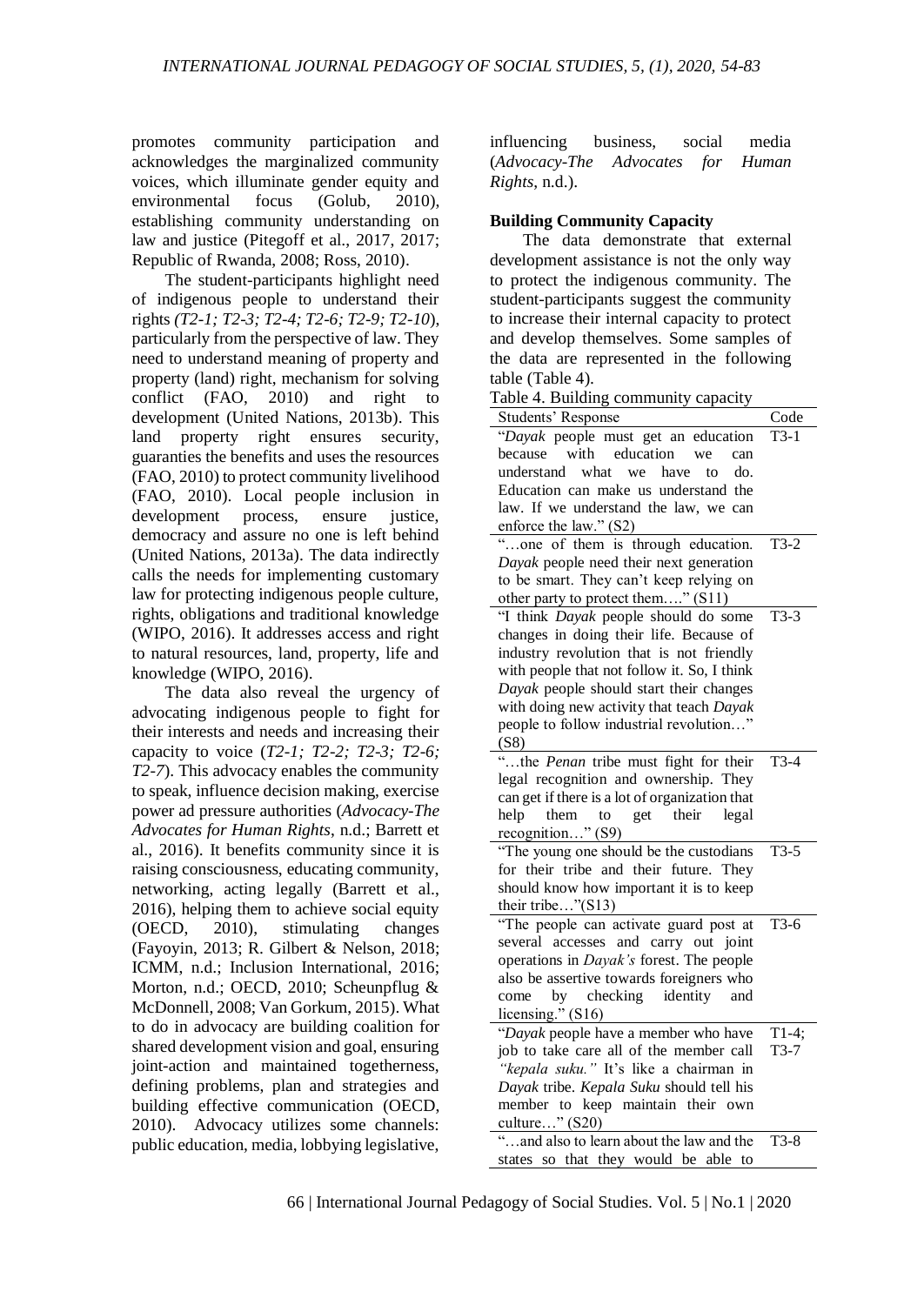| change how the government treat local<br>native tribes and their land (S24) |      |
|-----------------------------------------------------------------------------|------|
| "Secondly, there should be a <i>Penan</i>                                   | T3-9 |
| people representative so they can be more                                   |      |
| vocal about their tribe struggle" (S29)                                     |      |

The data indicate that the studentparticipants understand that to be well protected and developed, they should have inner will and efforts. Different student proposes different approaches to build community capacity, such as through education *(T3-1; T3-2; T3-5*), leadership and collaborative co-leadership (*T1-4; T3-7; T3- 9*), security (*T3-4; T3-6*). These approaches are interrelated, since community building capacity requires integrated efforts. This capacity is needed for the community to survive, perform and renew (Ubels et al., 2010). Community development is important since it increases individual and community well being, skills, sense of community and chance for participation as the basic of contribution in local governance and create their own living community (Greater Shepparton, 2010).

The student-participants' analysis is relevant to findings of several studies on community capacity building. Community capacity to respond and work with their own issues is addressed by many studies (Atkinson & Willis, n.d.). Community development capacity building is not only concerning with training aspect, but also supportive leadership, education, established public system, community voicing, services delivery (UNDP, 2008). Social and human capital improvement is the emphasis of capacity building (Merino & Carmenado, 2012; Wendel et al., 2009). Community development occurs when the community uses their community internal asset and resources and performs an effort and they become the basis of community regeneration (McKnight & Kretzmann, 1990).

The student-participants propose education as a means to develop themselves and equip skills for developing their own selves (*T3-1; T3-2; T3-3; T3-5; T3-8*). This indicates that by learning, the community can protect and achieve betterment. Skill, competency, learning and ability are needed in improving capacity (Müller et al., 2015). Several other elements are social relations, systems for community dialog, society participation, value system and learning culture (Wendel et al., 2009), problem solving, skills, utilizing resources, being committed (Meyer, 1994, cited in Chaskin, 1999). Continuous learning is one of determinants in building capacity. Through learning, certain community can renew themselves continuously. Capacity development also means individual, organizations and societies strengthening process which occurs based on development objectives over time (Kieffer & Reischmann, 2004; UNDP, 2008, 2009). It is a continuous process. Thus, it needs to be improved over time (Ubels et al., 2010). Capacity needed to develop includes adaptive and renew, commit and participate, balance variety, develop relationship, undertaking technical tasks (Baser & Morgan, 2008, cited in Bester, 2015, p. 264).

# **Building Adaptive Capacity**

Several data address the need to adapt to current demand and situation. These data support the indigenous community to accept changes and renew themselves to survive. The following table display several data samples on adapting and renewing aspect.

Table 5. Building adaptive capacity

| Students' Response                         | Code |
|--------------------------------------------|------|
| "why they need to meet with the more T4-1  |      |
| developed community and improve their      |      |
| perception about living outside the        |      |
| forest" $(S3)$                             |      |
| "So, what I suggest for the people of T4-2 |      |
| Dayak is to learn to interact with outside |      |
| people and also to learn about law and     |      |
| state" (S24)                               |      |
| "Dayak tribe should know about             | T4-3 |
| globalization. So, they are not back ward  |      |
| and still alive in any condition" (S26)    |      |
| "any by meeting new people they can T4-4   |      |
| transfer each other the knowledge          |      |
| <i>Penang</i> tribe have with the<br>more  |      |
| developed community" (S3)                  |      |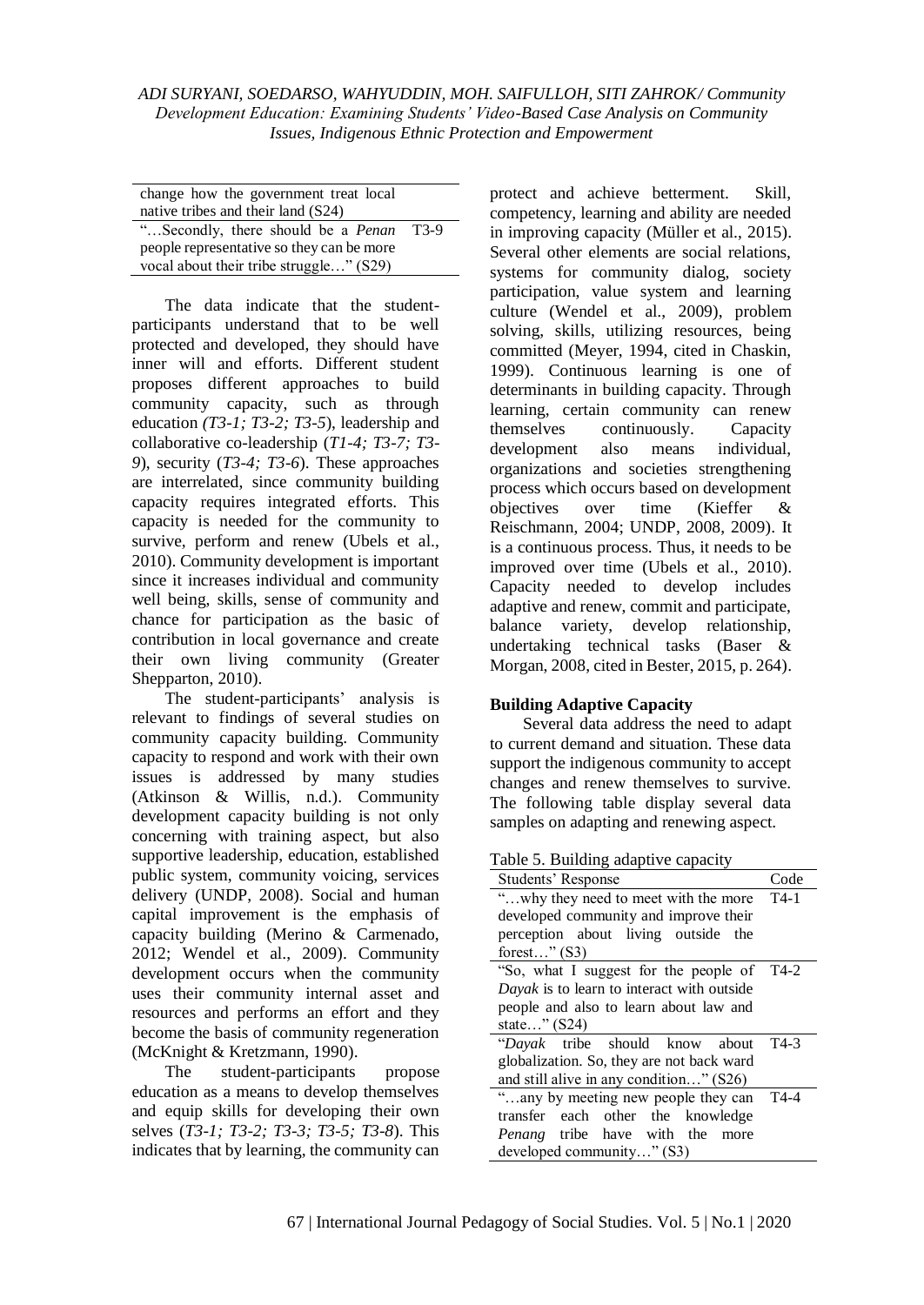| "SoI think <i>Dayak</i> people should start     | $T4-5$            |
|-------------------------------------------------|-------------------|
| their changes with doing new activity that      |                   |
| teach Dayak people to follow industry           |                   |
| revolution" (S8)                                |                   |
| "they must move forward. Learn to be a          | $T4-6$            |
| modern people. Face the world with              |                   |
| technology and live with people apart           |                   |
| from their tribe." (S31)                        |                   |
| "The <i>Dayak</i> people must examine the       | $T4-7$            |
| reasons why people cutting down their           |                   |
| forest. Because in my opinion, there must       |                   |
| be a strong (positive) reason" (S22)            |                   |
| "Changing here means adaptation to the T4-8     |                   |
| new environment or new way of life.             |                   |
| They can learn new ways of life from            |                   |
| time to time" $(S22)$                           |                   |
| "They could learn how to farm or                | T <sub>4</sub> -9 |
| cultivate their food, so they could survive     |                   |
| on a harsh condition when the forest can        |                   |
| no longer provide food for them" (S29)          |                   |
| "I think the next solution, <i>Dayak</i> people | $T4-10$           |
| should start to build modern school in his      |                   |
| residence in order to follow industrial         |                   |
| revolution." (S30)                              |                   |

The data show that the studentparticipants recommend adaptation as one of several solutions. They argue that to survive, the indigenous community should start adopting new learning ways. This adaptive process is undertaken through several dimensions: changing perception *(T4-1)* and understanding globalization meaning *(T4-3)*, interacting with outside people *(T4-2; T4-4)*, learning new skills *(T4-5; T4-6; T4-9)*, understanding reasons behind adaptation forces *(T4-7)*, changing living ways *(T4-8)* and investing education for long term *(T4- 10)*. The data demonstrate that the studentparticipants understand the relationship between community development and community adaptive capacity. The studentparticipants illuminate the importance to learn from others, adapt to the new changing environment and adopt technology and information system to survive and develop.

This adaptation need is consistent with studies on roles of community adaptive capacity on community development. Marginalized and vulnerable community faces complex issue, especially relating to ecological changes (CARE Climate Change, 2015; Rodríguez et al., 2018; Syafruddin et al., 2018), as the consequences of human activities which harm environment sustainability (Meffe et al., 2002). Thus, they need to adapt to current changes. Adaptation is defined as human adjustment to certain actual stimuli causing hazard and opportunities (Smit & Wandel, 2006). Community capacity to adapt means community ability to adjust, minimize the harmful effect, manage the impact and take the benefits of changes (Jones et al., 2010; Smit & Wandel, 2006), their capacity to respond to changing situation in spite of their limitations on social-economicpolitical structures (Smit & Wandel, 2006).

Successful adaptation is influencing many dimensions of people life. Community adaptive efforts are impacting on community survival (Smit & Wandel, 2006), well being (Newman, 2013) and resiliency (Maguire & Cartwright, 2008; Newman, 2013), food sources and selection (Beckerman et al., 2010), develop (Jones et al., 2010), uncertainty management and foresight (Beck et al., 2002). Community adaptive capacity is determined by economic resource, technology, equity, institution, skills and information (Smit & Wandel, 2006), internal factors (technical skills, transfer skills, taking benefits from opportunities), education, empowerment, changing perception and external aspects (support, social conflict) (Syafruddin et al., 2018), access to information, knowledge, self-efficacy, flexible and future-oriented decision making (CARE Climate Change, 2015), diversification capacity, risk reduction strategies, support, social mobilization (CARE Climate Change, 2015), strong traditional knowledge, social networks, resources, self-sufficiency (Warrick, 2012) and asset, innovation, knowledge, institution, flexibility (Jones et al., 2010).

Adaption process relates strongly to community learning capacity. This is also indicated by the student-participants (*S8; S8; S31; S29; S30*). Adaptive capacity embodied community capacity to learn something (Maguire & Cartwright, 2008; Newman, 2013; Rodríguez et al., 2018; Shrestha et al., 2009). Adaptive capacity resulted in community resiliency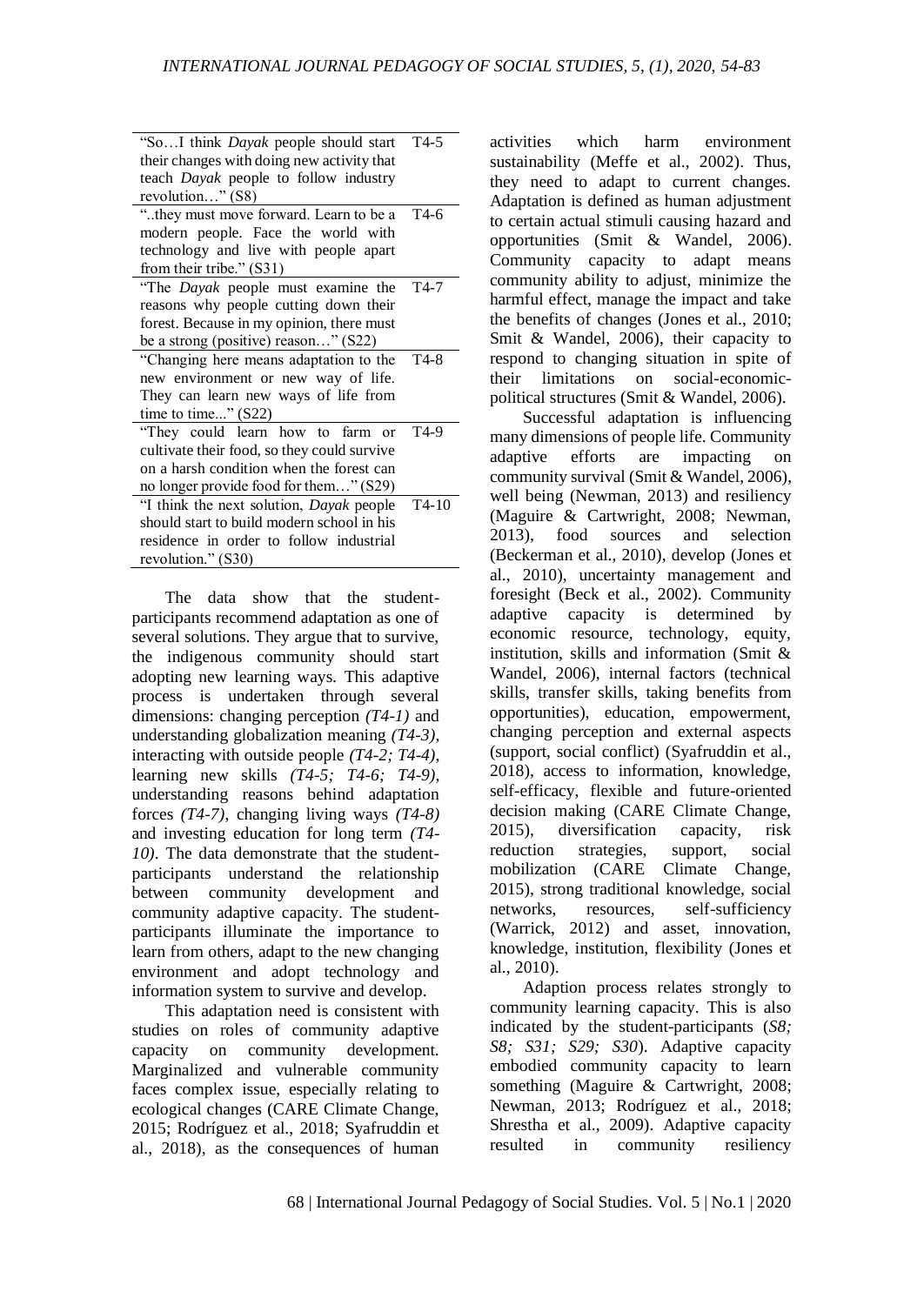encouraging community to return to the previous condition, recovery or bounce back to the original state and transformation or adapting to the changes (Maguire & Cartwright, 2008).

### **Community Development Analysis Modle**

The study finds that case-study video integrated with students' active learning can stimulate student-participants' development analysis, particularly *Dayak* indigenous community issues, protection and development. To promote the indigenous ethnic protection and development, the student-participants recommends four main solutions. The first solution is the environment and culture care. This includes environment integration into development, indigenous people initiative act, protecting environment, strengthening culture, social cohesion and developing strong community leadership. What indigenous community needs to build themselves? Based on aboriginal case study, the community requires several elements: leadership, participation, community structure, resources, relationship with others, external assistance, understanding the causes, knowledge/skills and sense of community (Fletcher et al., 2008), power, resource mobilization (Aref et al., 2010). Several facilitating aspects in indigenous people development include encouraging community autonomy, embedding culture, developing leaders, empowering local people, exercising good governance, trusting relationship, flexible development times and utilizing community-based approach (Morley, 2015, p. 4). The second solution is involving external community in development. This includes government roles in protection and development, development agreement, legal empowerment, nongovernment role, indigenous people advocacy. The indigenous people cannot develop/progress by themselves. They need some helps and cooperation with other external people/community/organization or external world through cooperation (Blackwell-Moore & O'Brien, 2017; United Nations, 2008). The third solution is building community capacity, including community education, supportive leadership, security system and young people education. The fourth is adaptive capacity including adapting new life, learning style, interacting with outside world, understanding globalization, learning technology, interacting with outside people, investing education and learning new skills.





A case study video leverages students' learning on community issues, protection and development through several ways. Firstly, it presents authentic learning material. Secondly, it generates affective, cognitive and psychomotoric learning aspects. Thirdly, it stimulates the studentparticipants engage in problem solving learning. Fourthly, it potentially stimulates the student-participants to engage in deep analysis. The result of the studentparticipants' analysis is illustrated in the figure 2.

### **CONCLUSION**

Case study video is one of many educational tool for promoting student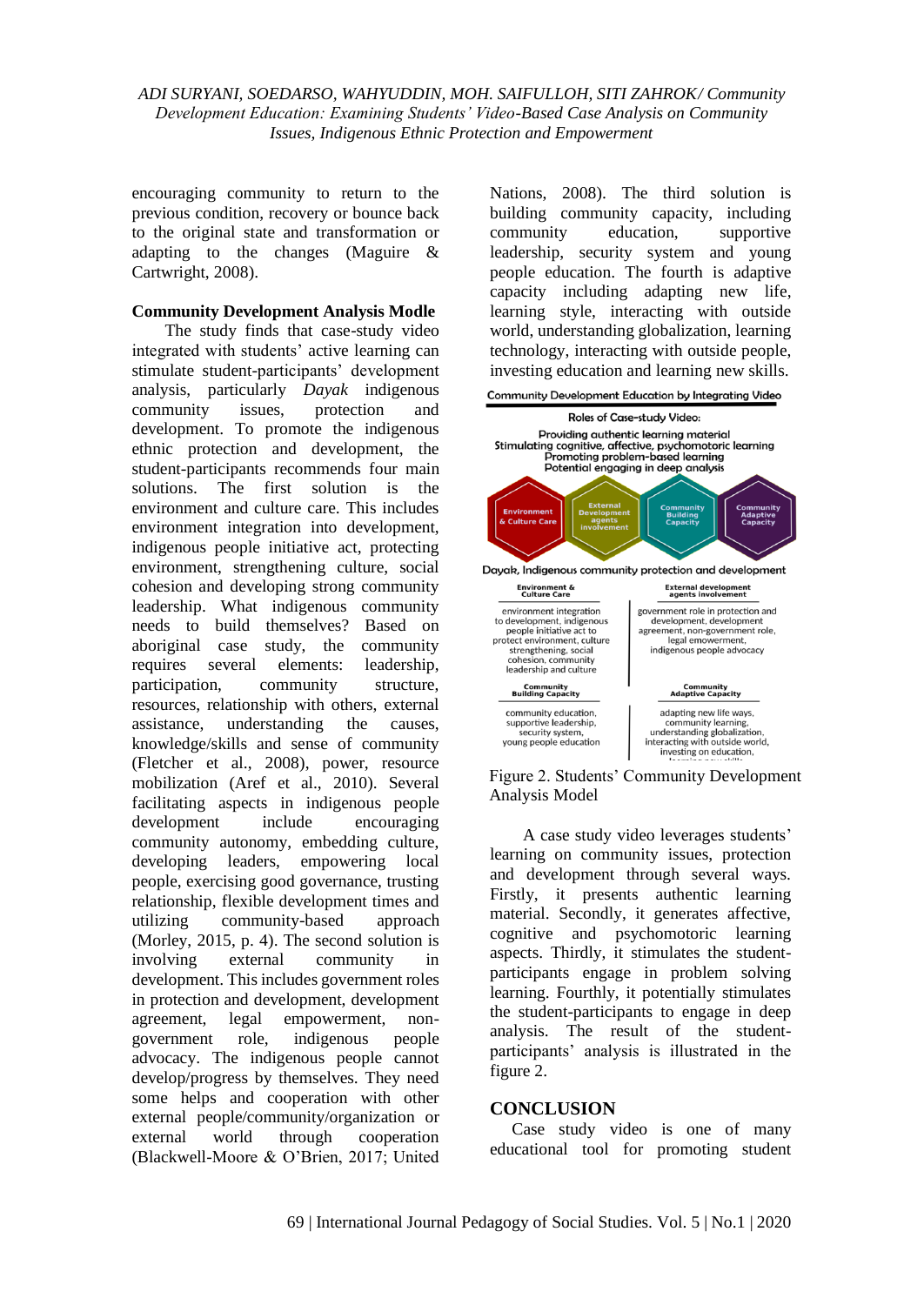analysis and problem solving capacity. Video offers authentic material and brings reality into classroom. Thus, the students may feel being there. This study finds that a case study video on life threatened of *Dayak* ethnic stimulates students' awareness on indigenous community issues and condition. The study reveals that the students propose four main solutions to *Dayak* life issues. The first is environment and culture care. This covers several actions, such as integrating environment into development, initiating environment protection, strengthening culture, increasing social cohesion and developing community leadership and culture. The second solution is namely external community inclusion. In this solution, government and non government institutions roles are expected, in addition to developing development agreement, legal empowerment and advocacy. The third solution is building community capacity through community education, supportive leadership, security system and young people education. The fourth solution is building community adaptive capacity through adapting new life ways, learning new skills, understanding globalization, investing on education for long term.

# **REFERENCES**

- Acharya, S., Manohar, P., & Wu, P. (2017). Using Case Study Videos as an Effective Active Learning Tool to Teach Software Development Best Practices. *Systematics, Cybernetics, and Informatics*, *15*(3), 70–75.
- Adams, W. M. (2009). Green Development. Environment and sustainability in a developing world (3rd ed.). Routledge.
- *Advocacy-The advocates for human rights*. (n.d.).

https://www.theadvocatesforhumanrig hts.org

Alińska, A., Filipiak, B. Z., & Kosztowniak, A. (2018). The Importance of the Public Sector in Sustainable Development in Poland. *Sustainability*, *10*(3278), 1–24. https://doi.org/doi:10.3390/su1009327 8

- Aljamal, Y., Saleem, H., Prabhakar, N., Abhishek, C., & Farley, D. R. (2020). Group Video Feedback is an Effective and Efficient Tool for Enhancing Skills of Surgical Interns. *Journal of Surgical Research*, *251*, 248–253. https://doi.org/10.1016/j.jss.2020.01. 021
- Altıok, S., Başer, Z., & Yükseltürk, E. (2019). Enhancing metacognitive awareness of undergraduates through using an e-educational video environment. *Computers & Education*, *139*, 129–145. https://doi.org/10.1016/j.compedu.20 19.05.010
- Aref, F., Redzuan, M., & Gill, S. S. (2010). Community Capacity Building: A Review of its Implication in Tourism Development. *Journal of American Science*, *6*(1), 172–180.
- Argaw, A. S., Haile, B. B., Ayalew, B. T., & Kuma, S. G. (2017). The Effect of Problem Based Learning (PBL) Instruction on Students' Motivation and Problem Solving Skills of Physics. *EURASIA Journal of Mathematics Science and Technology Education*, *13*(3), 1305–8223. https://doi.org/DOI 10.12973/eurasia.2017.00647a
- Atkinson, R., & Willis, P. (n.d.). *Community Capacity Building – A Practical Guide* (Paper No. 6; Housing and Community Research Unit, pp. 1– 15). University of Tasmania.
- Bamber, J., Owens, S., Schonfeld, H., Ghate, D., & Fullerton, D. (2010). *Effective community development programmes: A review of the international evidence base* (CES Evidence Review, pp. 1–101). The Centre for Effective Services. http://hdl.handle.net/10147/298996
- Banks, N., & Hulme, D. (2012). *The role of NGOs and civil society in development and poverty reduction* (BWPI Working Paper No. 171). The University of Manchester. www.manchester.ac.uk/bwpi
- Barrett, J. B., van Wessel, M., & Hilhorst, D. (2016). *Advocacy for Development.*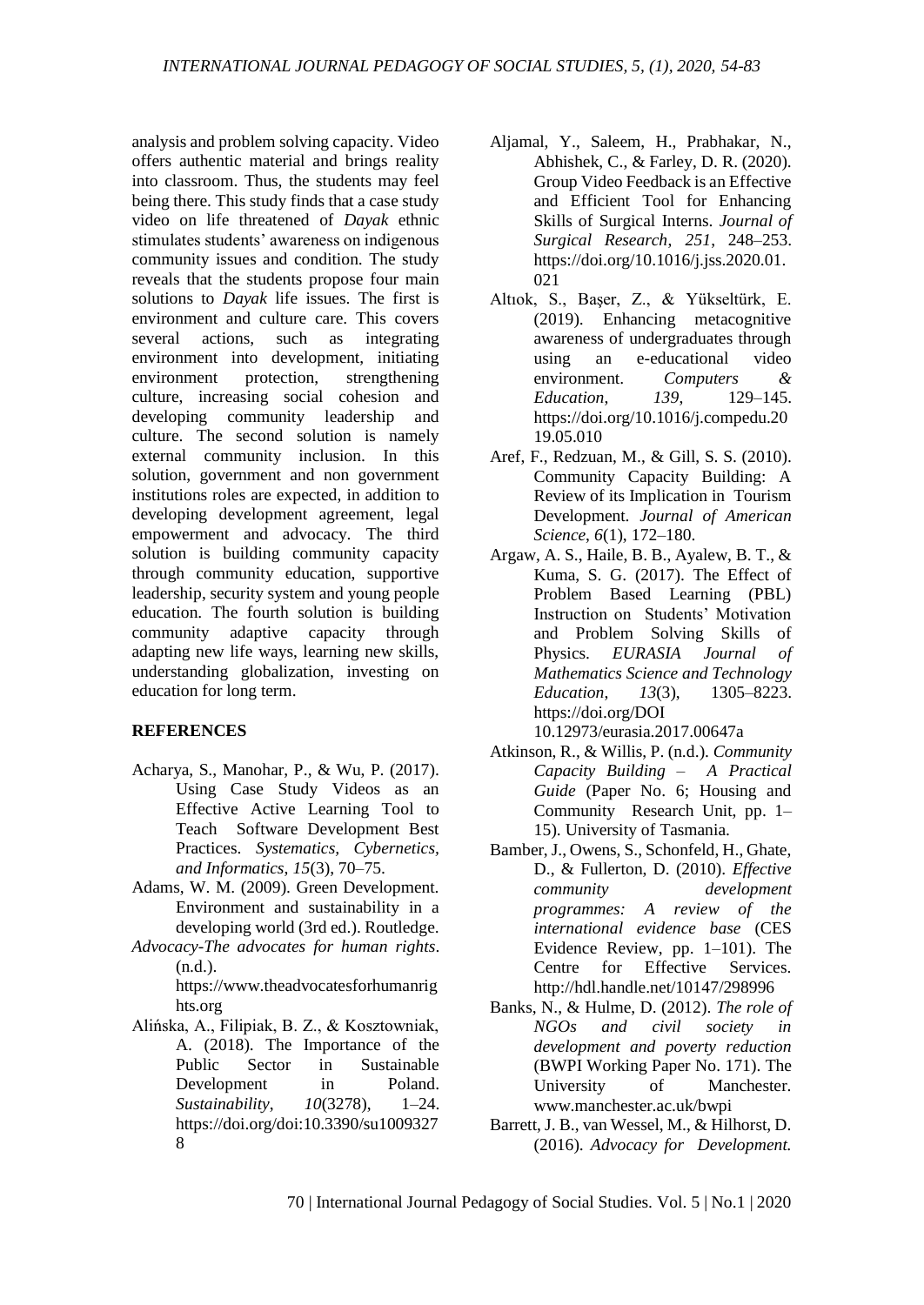*Effectiveness, Monitoring and Evaluation* (pp. 5–91). Wageningen University.

- Bass, S., Annandale, D., Van Binh, P., Dong, T. P., Nam, H. A., Oanh, L. T. K., Parsons, M., Van Phuc, N., & Van Trieu, V. (2010). *Integrating environment and development in Viet Nam. Achievements, challenges and next steps* (No. 2; Environmental Governance Series, pp. 1–58). IIED & UNDP.
- Beck, M. B., Fath, B. D., Parker, A. K., Osidele, O. O., Cowie, G. M., Rasmussen, T. C., Patten, B. C., Norton, B. G., Steinemann, A., Borrett, S. R., Cox, D., Mayhew, M. C., Zeng, X. Q., & Zeng, W. (2002). Developing a Concept of Adaptive Community Learning: Case Study of a Rapidly Urbanizing Watershed. *Integrated Assessment*, *3*(4), 299–307.
- Beckerman, A., Petchey, O. L., & Morin, P. J. (2010). Adaptive foragers and community ecology: linking individuals to communities and ecosystems. *Functional Ecology*, *24*, 1–6. https://doi.org/doi: 10.1111/j.1365-2435.2009.01673.x
- Bello-Bravo, J., & Baoua, I. (2012). Animated videos as a learning tool in developing nations: A pilot study of three animations in Maradi ad surrounding areas in Niger. *The Electronic Journal on Information Systems in Developing Countries*, *55*(6), 1–12.
- Beloufa, S., Cauchard, F., Vedrenne, J., Vailleau, B., Kemeny, A., Mérienne, F., & Boucheix, J.-M. (2019). Learning eco-driving behaviour in a driving simulator: Contribution of instructional videos and interactive guidance system. *Transportation Research Part F*, *61*, 201–216. https://doi.org/10.1016/j.trf.2017.11.0 10
- Beltrán, J. (2000). *Indigenous and Traditional Peoples and Protected Areas. Principles, Guidelines and*

*Case Studies* (World Commission on Protected Areas No. 4; Best Practice Protected Area Guidelines Series, pp. 1–123). IUCN-The World Conservation Union.

- Bester, A. (2015). *Capacity development* (Final Draft No. QPCR2016; Study on Capacity Development, pp. 1–33). The United Nations Department for Economic and Social Affair.
- Biard, N., Cojean, S., & Jamet, E. (2018). Effects of segmentation and pacing on procedural learning by video. *Computers in Human Behavior*, *89*, 411–417. https://doi.org/10.1016/j.chb.2017.12

.002

- Blackwell-Moore, L., & O'Brien, K. (2017). Achieving Equitable Community Development: Creating a restorative trauma-informed approach in environmental community development organizations (pp. 2– 24). Groundwork.
- Brame, C. J. (2016). Effective Educational Videos: Principles and Guidelines for Maximizing Student Learning from Video Content. *CBE—Life Sciences Education*, *15*(es6), 1–6.
- Bravo, E., Amante, B., Simo, P., & Enache, M. (2011). *Video as a new teaching tool to increase student motivation*. 638–642. https://doi.org/doi: 10.1109/EDUCON.2011.5773205
- Bryan, L. A., & Recesso, A. (2006). Promoting Reflection among Science Student Teachers using a Web-based Video Analysis Tool. *Journal of Computing in Teacher Education*, *23*(1), 31–39.
- BTC. (2009). The environment and development. A view of 30 development projects (pp. 9–111). Belgan Development Agency.
- Bureau for Crisis Prevention and Recovery. (2009). *Community Security and Social Cohesion Towards a UNDP Approach*. United Nations Development Programme.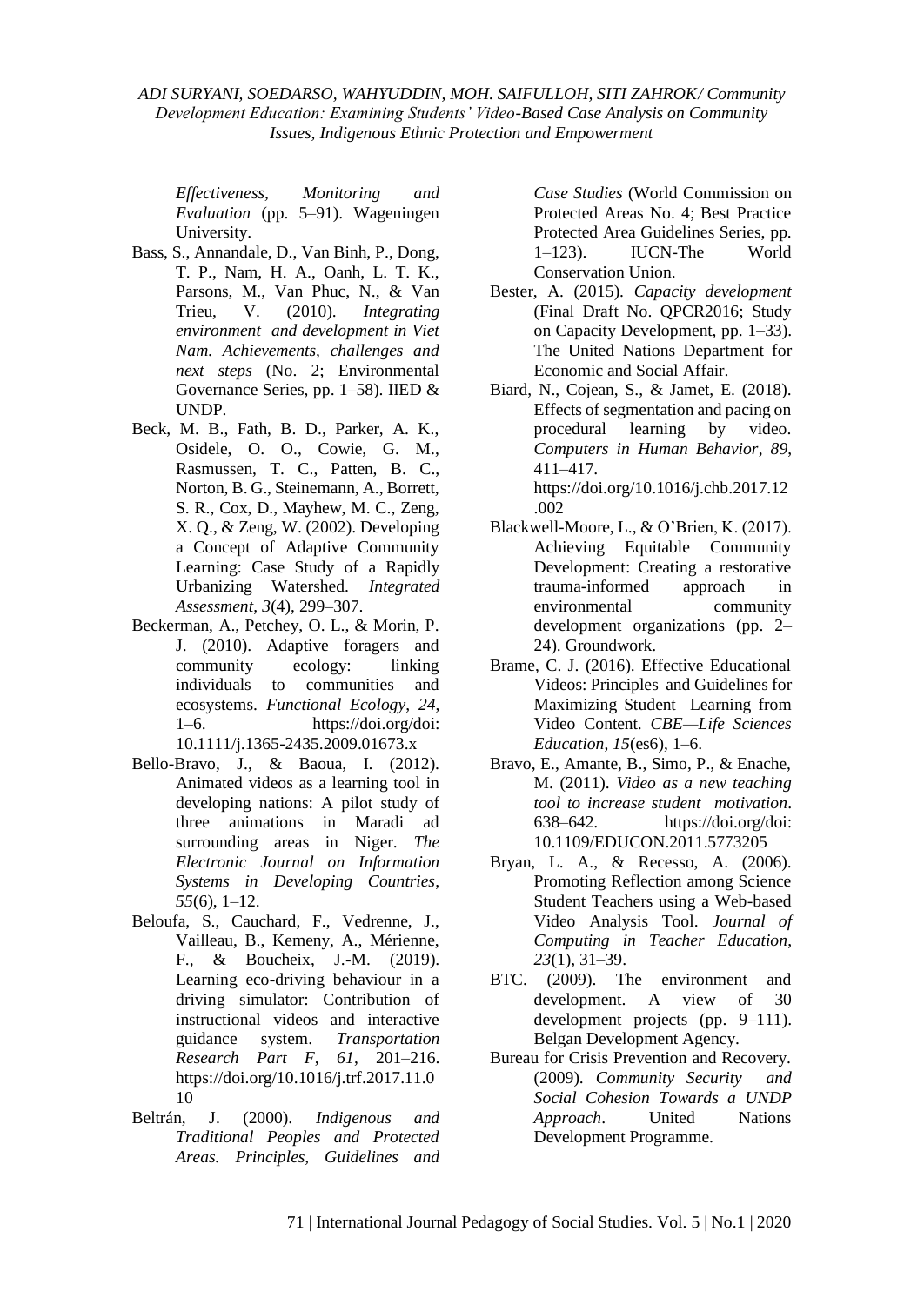- Burke, S. C., Snyder, S., & Rager, R. C. (2017). An assessment of faculty usage of YouTube as a teaching resource. *The International Journal of Allied Sciences and Practice*, *7*(1), 1–8.
- Burns, T. R. (2016). Sustainable development: Agents, systems and the environment. *Current Sociology Review*, *64*(6), 875 –906. https://doi.org/DOI: 10.1177/0011392115600737
- CARE Climate Change. (2015). Community Based Adaptation: An empowering approach for climate resilient development and risk reduction (pp. 1– 8). CARE Climate Change.
- Carmichael, M., Reid, A.-K., & Karpicke, J. D. (n.d.). Assessing the Impact of Educational Video on Student Engagement, Critical Thinking and Learning: The Current State of Play. Sage Publishing. www.sagepublishing.com
- Cavaye, J. (2001). Rural Community Development –New Challenges and Enduring Dilemmas. *The Journal of Regional Analysis & Policy*, *32*(2), 109–124.
- Central Land Council. (2012). *Our Projects, Our Way. Community Development Program* [Monitoring Report]. Central Land Council.
- Chan, W. M. (2014). Video Podcasting as a Supplementary Language Learning Tool – A Study of Its Use, Student Access and Perceptions. *Electronic Journal of Foreign Language Teaching*, *11*(1), 183–206.
- Charalambous, C. Y., Philippou, S., & Olympiou, G. (2018). Reconsidering the use of video clubs for studentteachers' learning duringfield placement: Lessons drawn from a longitudinal multiple case study. *Teaching and Teacher Education*, *74*, 49–61. https://doi.org/10.1016/j.tate.2018.04.

002

Chaskin, R. J. (1999). Defining Community Capacity: A Framework and Implications from a Comprehensive Community Initiative. *Urban Affairs* 

*Association Annual Meeting, Fort Worth*, 1–40.

- Chen, G. (2020). A visual learning analytics (VLA) approach to video-based teacher professional development: Impact on teachers' beliefs, selfefficacy, and classroom talk practice. *Computers & Education*, *144*(103670). https://doi.org/10.1016/j.compedu.20 19.103670
- Chiarenza, G. (2013). *Current Challenges and New Pathways for Community Development in Indian Country* (Volume. 25, Number 2; Community Investments, pp. 1–8). Federal Reserve Bank of San Francisco.
- Chin, C., & Chia, L.-G. (2008). *Problem-Based Learning Tools* (The Science Teacher, pp. 44–49).
- Christiansen, E. T., Kuure, L., Mørch, A., & Lindström, B. (2013). *Problem-based learning for the 21st century. New Practices and Learning Environments*. Aalborg Universitet.
- Cleveland, M., & Cleveland, S. (2018). Building Engaged Communities—A Collaborative Leadership Approach. *Smart Cities*, *1*, 155–162. https://doi.org/doi:10.3390/smartcitie s1010009
- Cohesion and Faiths Unit. (2005). *Community Cohesion: Seven Steps A Practitioner's Toolkit*. Office of the Deputy Prime Minister.
- Community Development. (n.d.). *Coming Up with the Money. Five Principles for Launching a Successful Community Development Initiative*. Federal Reserve Bank of St Louis. stlouisfed.org/communitydevelopment
- Community Investment. (2012). *An Integrated Approach to Community Development* (2012/13; pp. 5–31). Community Development Department, Federal Reserve Bank of San Francisco. www.frbsf.org
- Coyne, E., Frommolt, V., Rands, H., Kain, V., & Mitchell, M. (2018). Simulation videos presented in a blended learning platform to improve Australian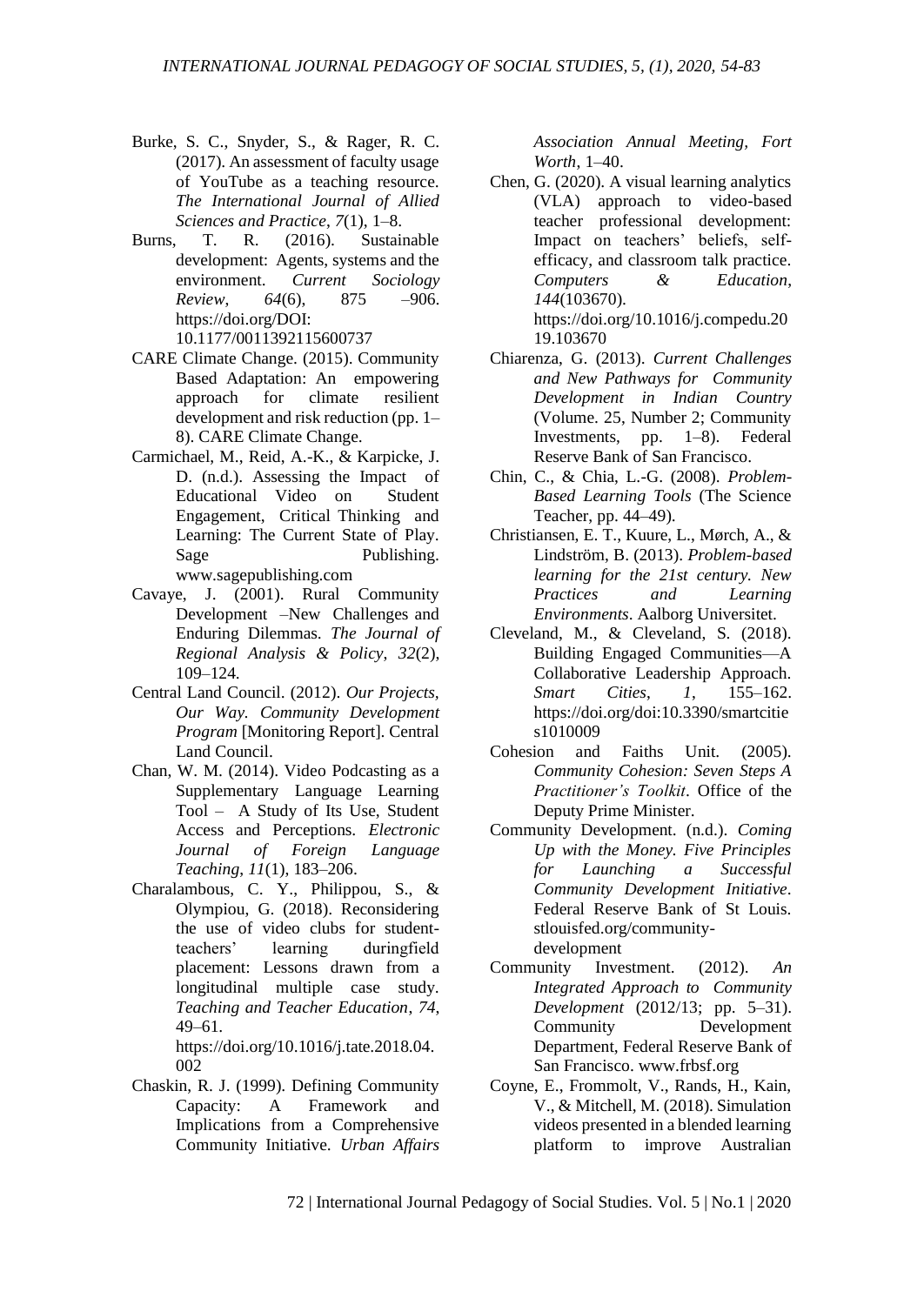nursing students' knowledge of family assessment. *Nurse Education Today*, *66*, 96–102. https://doi.org/10.1016/j.nedt.2018.04. 012

Coyne, E., Rands, H., Frommolt, V., Kain, V., Plugge, M., & Mitchell, M. (2018). Investigation of blended learning video resources to teach health students clinical skills: An integrative review. *Nurse Education Today*, *63*, 101–107.

https://doi.org/10.1016/j.nedt.2018.01. 021

- Cruse, E. (2006). Using Educational Video in the Classroom: Theory, Research and Practice.
- Dayakbaru. (2008). *Dayak Challenge in the 21st century-cultural displacement*. https://m.youtibe.com/watch?v=GNA 9PTe-pzg
- De Graaff, E., & Kolmos, A. (2003). Characteristics of Problem-Based Learning. *Int. J. Engng Ed.*, *19*(5), 657–662.
- Delello, J. A., McWhorter, R. R., & Camp, K. M. (2015). Using Social Media as a Tool for Learning: A Multi-Disciplinary Study. *International Jl. on E-Learning*, *14*(2), 163–180.
- Dudas, K., & Wheeler, J. (2020). Faculty Reenactment Videos as a Tool in Simulation Debriefing. *Clinical Simulation in Nursing*, *40*, 25–30. https://doi.org/10.1016/j.ecns.2019.11 .007
- Eady, M. J. ., & Lockyer, L. (2013). Tools for learning : technology and teaching strategies. In *Learning to Teach in the Primary School*. Queensland University of T echnology. http://ro. uow.edu.au/asdpapers/403
- Elias, S., & Noone, C. (2011). The Growth and Development of the Indonesian Economy. *Bulletin*, 33–44.
- Ellis, R., & Childs, M. (1999). The effectiveness of video as a learning tool in on-line multimedia modules. *Journal of Educational Media*, *24*(3).
- Eng, C. S. (n.d.). Problem based learningeducational tool or philosophy. https://www.tp.edu.sg
- Euromodel. (n.d.). *Environment and Development*. Euromodel.
- *Excellence in social responsibility. Community development* (SR-CDv1.0; A Framework for Responsible Exploration, pp.  $1-16$ ). (n.d.).
- Fahrurozi, S. K., Maryono, D., & Budiyanto, C. (2017). The Development of Video Learning to Deliver a Basic Algorithm Learning. *Indonesian Journal of Informatics Education*,  $1(2)$ , 49–56. http://dx.doi.org/10.20961/ijie.v1i2.1 2446
- FAO. (2010). *Land and Property Rights. Junior Farmer Field and Life School - Facilitator's guide* (pp. 1–50). Food and Agriculture Organization of the United Nations.
- Faunce, R. A. (1993). *Comparison of leadership styles and team cohesion* [Thesis, Ithaca College]. http://digitalcommons.ithaca. edu/ic\_theses
- Fayoyin, A. (2013). Advocacy as a Strategy for Social Change: A Qualitative Analysis of the Perceptions of UN and Non-UN Development Workers. *J Soc Sci*, *35*(2), 181–193.
- Fletcher, F., McKennitt, D., & Baydala, L. (2008). Community Capacity Building: An Aboriginal Exploratory Case Study. *Pimatisiwin: A Journal of Aboriginal and Indigenous Community Health*, *5*(2), 9–32.
- Forbes, H., Oprescu, F. I., Downer, T., Phillips, N. M., McTier, L., Lord, B., Barr, N., Alla, K., Bright, P., Dayton, J., Simbag, V., & Visser, I. (2016). Use of videos to support teaching and learning of clinical skills in nursing education: A review. *Nurse Education Today*, *42*, 53–56. http://dx.doi.org/10.1016/j.nedt.2016. 04.010
- Garikipati, S., & Olsen, W. (2008). The role of agency in development planning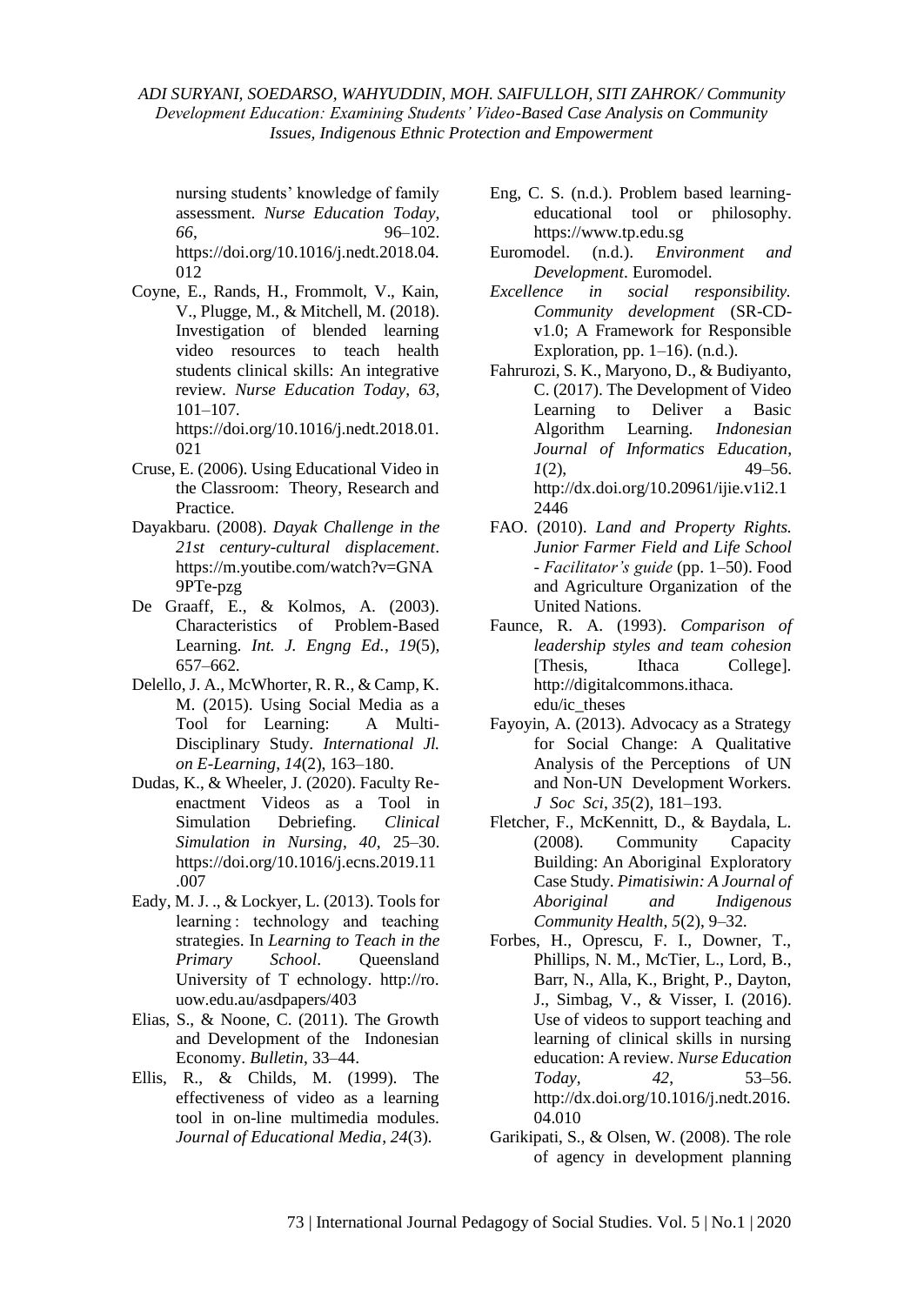and the development process. Introduction to the Special Issue on Agency and Development. *International Development Planning Review*, *30*(4), 327–338. https://doi.org/DOI: 10.3828/idpr .30.4.1

- Gilbert, A., & Bowden, R. (2017). Image and video mining through online learning. *Computer Vision and Image Understanding*, *158*, 72–84. http://dx.doi.org/10.1016/j.cviu.2017. 02.001
- Gilbert, R., & Nelson, J. (2018). Advocating Together for the SDGs - How civil society and business are joining voices to change policy, attitudes and practices (pp. 5–43). Harvard Kennedy School.
- Golub, S. (2010). *What is Legal Empowerment? An Introduction* (Legal Empowerment) [Working Papers]. International Development Law Organization.
- Gon, S., & Rawekar, A. (2017). Effectivity of E-Learning through Whatsapp as a Teaching Learning Tool. *MVP Journal of Medical Sciences*, *4*(1), 19–25. https://doi.org/DOI:

10.18311/mvpjms/2017/v4i1/8454

- Gorghiu, G., Drăghicescu, L. M., Cristea, S., Petrescu, A.-M., & Gorghiu, L. M. (2015). Problem-Based Learning - An Efficient Learning Strategy In The Science Lessons Context. *Procedia - Social and Behavioral Sciences*, *191*, 1865 – 1870. https://doi.org/doi: 10.1016/j.sbspro.2015.04.570
- Greater Shepparton. (2010). *Community Development Framework* (pp. 5–35). Greater Shepparton.
- Green, J. L., Suresh, V., Bittar, P., Ledbetter, L., Mithani, S. K., & Allori, A. (2019). The Utilization of Video Technology in Surgical Education: A Systematic Review. *Journal of Surgical Research*, *235*, 171–180. https://doi.org/10.1016/j.jss.2018.09.0 15
- Greenberg, A. D., & Zanetis, J. (2012). *The Impact of Broadcast and Streaming Video in Education* (pp. 3–39). Cisco

Systems Inc. www.cisco.com/go/offices

Gromik, N. A. (2012). Cell phone video recording feature as a language learning tool: A case study. *Computers & Education*, *58*, 223– 230. https://doi.org/doi:10.1016/j.comped

u.2011.06.013 Guo, R. X. (n.d.). The Use of Video

- Recordings as an Effective Tool to Improve Presentation Skills (pp. 92– 101). https://core.ac.uk
- Habes, V., Jepma, P., Parlevliet, J. L., Bakker, A., & Buurman, B. M. (2020). Video-based tools to enhance nurses' geriatric knowledge: A development and pilot study. *Nurse Education Today*. https://doi.org/10.1016/j.nedt.2020.1 04425
- Halkos, G. (2018). Environment and Sustainable Development: Introduction (Editorial). *Int. J. Global Environmental Issues*, *17*(2/3), 111– 116.
- Hartman, K. B., Moberg, C. R., & Lambert, J. M. (n.d.). Effectiveness of problembased learning in introductory business courses. *Journal of Instructional Pedagogies*, 1–13.
- Hill, R. y, Cullen-Unsworth, L. C., Talbot, L. D. ., & McIntyre-Tamwoy, S. (2011). Empowering Indigenous peoples' biocultural diversity through World Heritage cultural landscapes: a case study from the Australian humid tropical forests. *International Journal of Heritage Studies*, *17*(6), 571–591. http://dx.doi.org/10.1080/13527258.2 011.618252
- Hmelo-Silver, C. E. (2004). Problem-Based Learning: What and How Do Students Learn? *Educational Psychology Review*, *16*(3), 235–266.
- Hmelo-Silver, C. E., & Barrows, H. S. (2006). Goals and Strategies of a Problem-based Learning Facilitator. *The Interdisciplinary Journal of Problem-Based Learning*, *1*(1), 21– 39. http://dx.doi.org/10.7771/1541- 5015.1004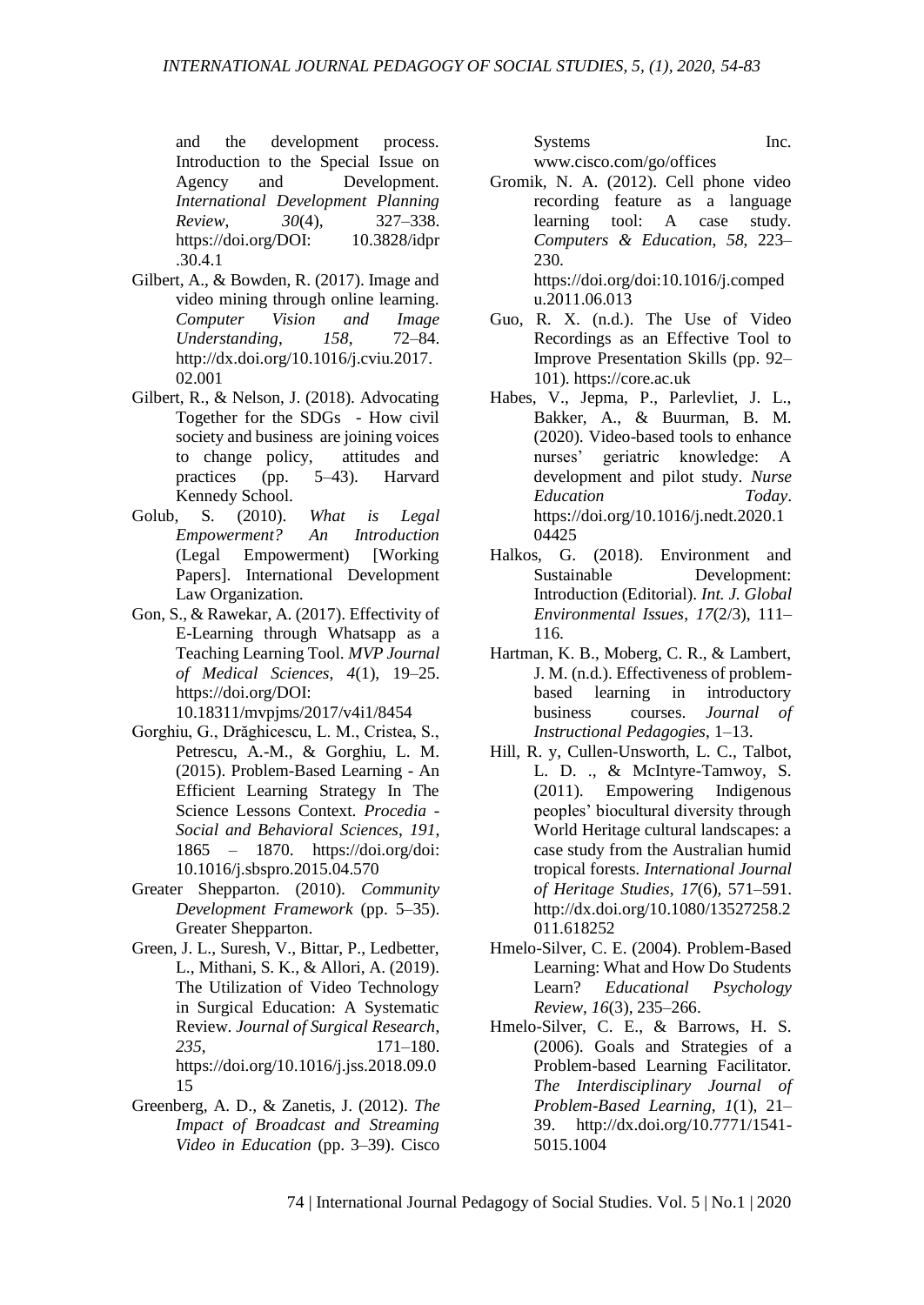- Hooker, J. (2005). Indigenous Inclusion/Black Exclusion: Race, Ethnicity and Multicultural Citizenship in Latin America. *J. Lat. Amer. Stud*, *37*, 285–310. https://doi.org/doi:10.1017/S0022216 X05009016
- Hugo, G. (2008). *Migration, Development and Environment* (No. 35; IOM Migration Research Series, pp. 5–53). International Organization for Migration.
- Hung, W., Jonassen, D. H., & Liu, R. (2008). Problem-based learning. In *Handbook of Research on Educational Communications and Technology*. Routledge.
- Hurtubise, L., Martin, B., Gilliland, A., & Mahan, J. (2013). To Play or Not To Play: Leveraging Video in Medical Education. *Journal of Graduate Medical Education*, 13–18. https://doi.org/DOI: http://dx.doi.org/10.4300/JGME-05- 01-32
- Hyun, O.-S. (2006). *The Role of Government in Economic Development*. Korea's Economic Development & Economic Crisis Management.
- ICMM. (n.d.). *Community Development Toolkit* (pp. 5–220). International Council on Mining and Metals.
- Idris, I. (2019). *Community cohesion projects to prevent violent extremism* (Knowledge. Evidence and Learning for Development, pp. 1–12).
- IFC. (2011). International finance institution and development through the private sector [A joint report]. International Finance Corporation.
- Inclusion International. (2016). *Self-Advocacy for Inclusion: A global report*. University of East London.
- Islam, M. R., Wahab, H. A., & Anggum, L. ak. (2020). The influence of leadership quality towards community cohesion in Iban community in Malaysia. *Heliyon*, *6*(e03370). https://doi.org/10.1016/j.heliyon.2020 .e03370
- Ismail, M. (2009). Corporate social responsibility and its role in community development: An international perspective. *The Journal of International Social Research*, *2*(9), 199–209.
- Iyaji, A., & Gomment, T. I. (2011). Culture and Development: An Exposition of the Interconnectivity (A Review Article). *Current Research Journal of Social Sciences*, *3*(2), 50–53.
- Jalal, K. F. (1993). *Sustainable development, environment and poverty nexus* (pp. 1–19). Asian Development Bank.
- Jones, L., Ludi, E., & Levine, S. (2010). *Towards a characterisation of adaptive capacity: a framework for analysing adaptive capacity at the local level* (pp. 1–8) [Background Note]. Overseas Development Institute. www.odi.org.uk/50years
- Junli, Y., & Lihua, C. (2014). Roles of Government Coordinated Regional Development in China. *International Journal of Business and Social Science*, *5*(6), 225–228.
- Katsoulakos, N. M., Misthos, L. M. N., Doulos, I. G., & Kotsios, V. S. (2016). Environment and Development. In *Environment and Development. Basic principles, human activities and environmental implications*. Elsevier.
- Kieffer, E. C., & Reischmann, J. (2004). Contributions of Community Building to Achieving Improved Public Health Outcomes (pp. 1–33) [Final Report].
- Kosel, B., Celinšek, D., Kuštrin, I., Djurić, M., Jarc, M., Vukadinović, N., Vičič, Š. G., & Jurković, V. (2005). *Guide to Problem-Based Learning. PBL within the Context of ESP* (pp. 1–78). Slovene Association of LSP Teachers.
- Kotsougiani, D., Hundepool, C. A., Bulstra, L. F., Shin, D. M., Shin, A. Y., & Bishop, A. T. (2016). The learning rate in three dimensional high definition video assisted microvascular anastomosis in a rat model. *Journal of Plastic,*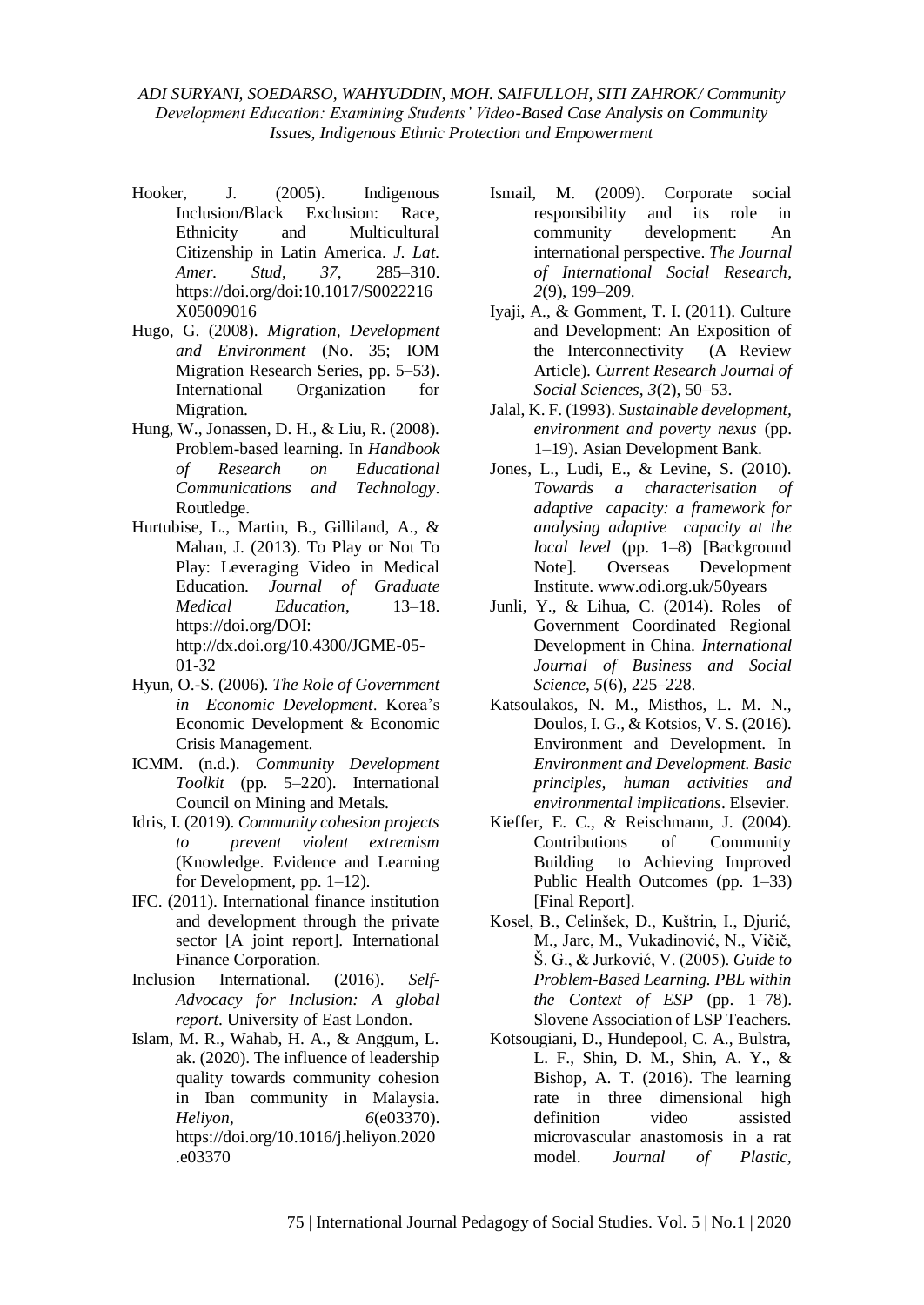*Reconstructive & Aesthetic Surgery*, *69*, 1528e1536. http://dx.doi.org/10.1016/j.bjps.2016. 08.001

Kuhn, C., Zlatkin-Troitschanskaia, O., Brückner, S., & Saas, H. (2018). A new video-based tool to enhance teaching economics. *International Review of Economics Education*, *27*, 24–33.

https://doi.org/10.1016/j.iree.2018.01. 007

- Kusumatuty, A. J., Baedhowi, & Murwaningsih, T. (2018). The Implementation of Problem Based Learning (PBL) Based E -Book t o Improve The Learning Outcome of Vocational High School (VHS) Students. *International Journal of Educational Research Review*, 103– 110. https://doi.org/orcid.org/0000- 0002-9147-7618
- Layona, R., Yulianto, B., & Tunardi, Y. (2017). Authoring Tool for Interactive Video Content for Learning. *Procedia Computer Science*, *116*, 37–44. https://doi.org/10.1016/j.procs.2017.1 0.006
- Lazareva, G. I., Efremova, L. A., Rusetskaya, E. A., Ulibina, L. K., & Okorokova, O. A. (2018). The Role of Culture in the Development of Society and the Opportunities to Finance It in Russia. *Journal of History Culture and Art Research*, *7*(2), 72–86. https://doi.org/DOI:

10.7596/taksad.v7i2.1583

- Lehmann, R., Seitz, A., Bosse, H. M., Lutz, T., & Huwendiek, S. (2016). Student perceptions of a video-based blended learning approach for improving pediatric physical examination skills. *Annals of Anatomy*, *208*, 179–182. http://dx.doi.org/10.1016/j.aanat.2016. 05.009 0940-9602/© 2016 Elsevier GmbH. All rights r
- LGA. (2004). Community cohesion-an action guide. Guidance for local authorities (LGA Code F/EQ009). Local Government Association.
- LGA. (2019). *Building cohesive communities. An LGA guide* (pp. 5– 30). Local Government Association.
- Liao, C.-W., Chen, C.-H., & Shih, S.-J. (2019). The Interactivity of video and collaboration for learning achievement, intrinsic motivation, cognitive load, and behavior patterns in a digital game-based learning environment. *Computers & Education*, *133*, 43–55. https://doi.org/10.1016/j.compedu.20 19.01.013
- Liimatta, T. (2015). *Video as a learning tool. Creating a tutorial for Magento* [Thesis]. Oulu University of Applied] Sciences.
- Liu, M. (2016). Blending a class video blog to optimize student learning outcomes in higher education. *Internet and Higher Education*, *30*, 44–53. http://dx.doi.org/10.1016/j.iheduc.20 16.03.001
- Liu, Y. (2010). Social Media Tools as a Learning Resource. *Journal of Educational Technology Development and Exchange*, *3*(1), 101–114.
- Ljubojevic, M., Vaskovic, V., Stankovic, S., & Vaskovic, J. (2014). Using Supplementary Video in Multimedia Instruction as a Teaching Tool to Increase Efficiency of Learning and Quality of Experience. *The International Review of Research in Open and Distance Learning*, *15*(3), 273–291.
- López, C. G.-G., Alonso, F. M., Morales, M. M., & León, J. A. M. (2015). Authentic leadership, group cohesion and group identification in security and emergency teams. *Psicothema*, *27*(1), 59–64. https://doi.org/doi: 10.7334/psicothema2014.161
- López, S. D. la F., Ferrando, F., & Fabregat-Sanjuan, A. (2016). Learning/training video clips: an efficient tool for improving learning outcomes in Mechanical Engineering. *International Journal of Educational Technology in Higher Education*,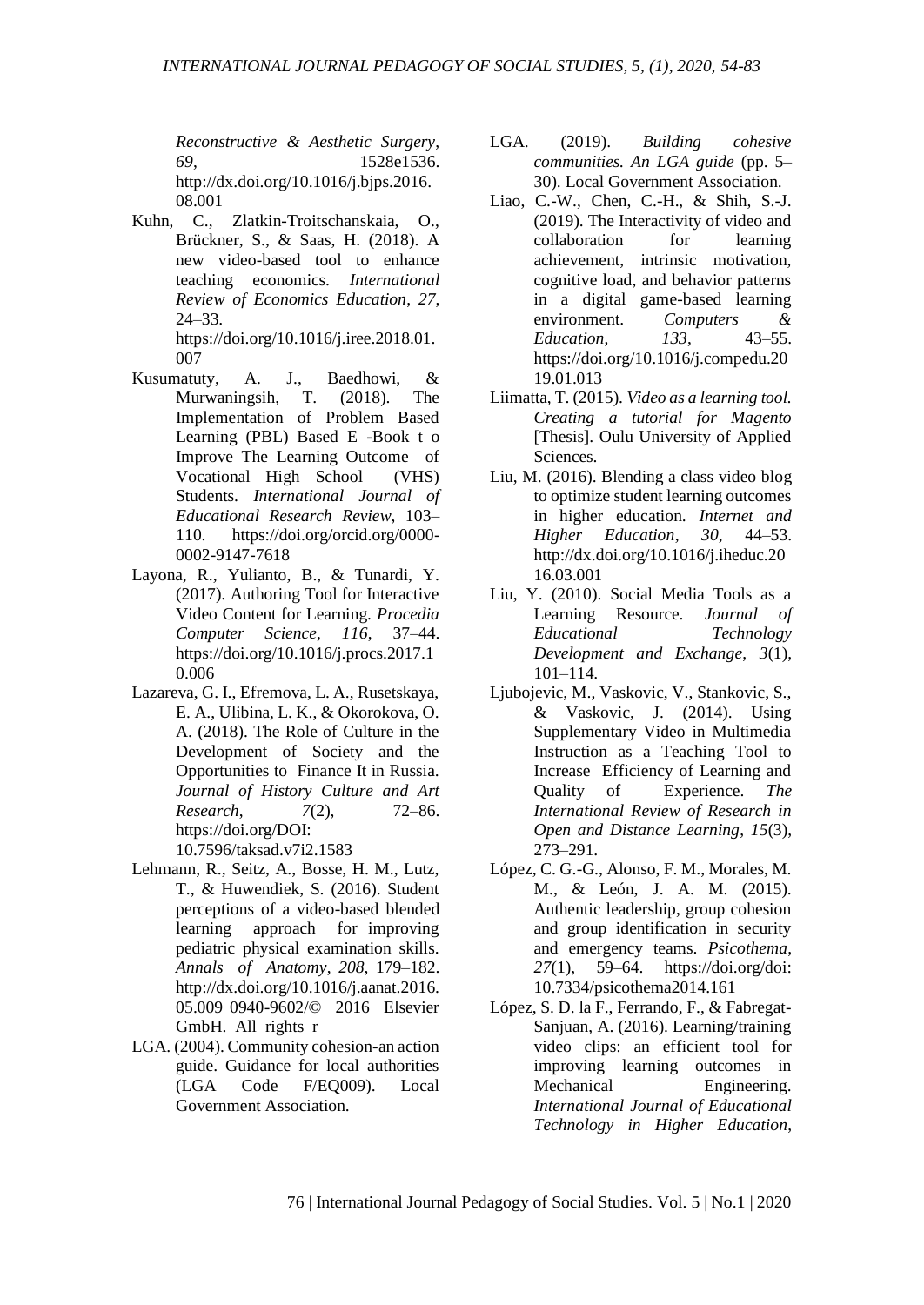*13*(6), 1–13. https://doi.org/DOI 10.1186/s41239-016-0011-4

- Lu, A. (n.d.). *Environment and Development* (Encyclopedia of Life Support Systems). (EOLSS.
- Lunenburg, F. C. (2010). Managing Change: The Role of the Change Agent. *International Journal of Management, Business, and Administration*, *13*(1),  $1-6.$
- Maguire, B., & Cartwright, S. (2008). Assessing a community's capacity to manage change: A resilience approach to social assessment (pp. 1–26). Commonwealth of Australia.
- Maraña, M. (2010). *Culture and Development. Evolution and Prospects* (Working Papers No. 1; UNESCO Etxea, pp. 1–28). UNESCO.
- Marra, R. M., Jonassen, D. H., Palmer, B., & Luft, S. (2014). Why Problem-Based Learning Works: Theoretical Foundations. *Journal on Excellence in College Teaching*, *25*(3&4), 221–238.
- Masats, D., Dooly, M., & Costa, X. (2009). *Exploring the potential of language learning through video making*. EDULEARN09 Conferenc, Barecolna.
- Mavrou, K., Douglas, G., & Lewis, A. (2007). The use of Transana as a video analysis tool in researching computerbased collaborative learning in inclusive classrooms in Cyprus. *International Journal of Research & Method in Education*, *30*(2), 163–178. https://doi.org/DOI: 10.1080/17437270701383305
- McKnight, J. L., & Kretzmann, J. P. (1990). *Mapping Community Capacity* (pp. 1– 13). Center for Urban Affairs and
- Policy Research. Meffe, G. K., Nielsen, L. A., Knight, R. L., & Schenborn, D. A. (2002). *Ecosystem Management. Adaptive, Community-Based Conservation*. Island Press.
- Mendoza, I. V. (2016). The role of cooperatives in empowering indigenous people and older persons. "Ensuring That No One Is Left

Behind: The Cooperative Sector as a Partner in the Implementation of the United Nations 2030 Agenda for Sustainable Development."

- Merino, S. S., & Carmenado, I. de los R. (2012). Capacity building in development projects. *Procedia - Social and Behavioral Sciences*, *46*, 960–967. https://doi.org/doi: 10.1016/j.sbspro.2012.05.231
- Merkt, M., Weigand, S., Heier, A., & Schwan, S. (2011). Learning with videos vs. learning with print: The role of interactive features. *Learning and Instruction*, *21*, 687e704. https://doi.org/doi:10.1016/j.learninst ruc.2011.03.004
- Moghavvemi, S., Sulaiman, A., Jaafar, N. I., & Kasem, N. (2018). Social media as a complementary learning tool for teaching and learning: The case of youtube. *The International Journal of Management Education*, *16*, 37–42. https://doi.org/10.1016/j.ijme.2017.1 2.001
- Morley, S. (2015). *What works in effective Indigenous community-managed programs and organisations* (CFCA Paper No. 32; Child Family Community Australia, pp. 1–14). Australian Institute of Family Studies.
- Morris, M., & Shore, C. (2013). *The Natural Environment in Development and Well-Being* (Natural Environment and Climate Issues) [A World Vision Guide]. World Vision International.
- Morton, B. (n.d.). *An overview of international NGOs in develeopment cooperation* (Possibilities for South-South Cooperation?, pp. 325–352) [Case Study 7].
- Mota, P., Carvalho, N., Carvalho-Dias, E., Costa, M. J., Correia-Pinto, J., & Lima, E. (2018). Video-Based Surgical Learning: Improving Trainee Education and Preparation for Surgery. *Journal of Surgical Education*, *75*(3), 828–835. https://doi.org/10.1016/j.jsurg.2017.0 9.027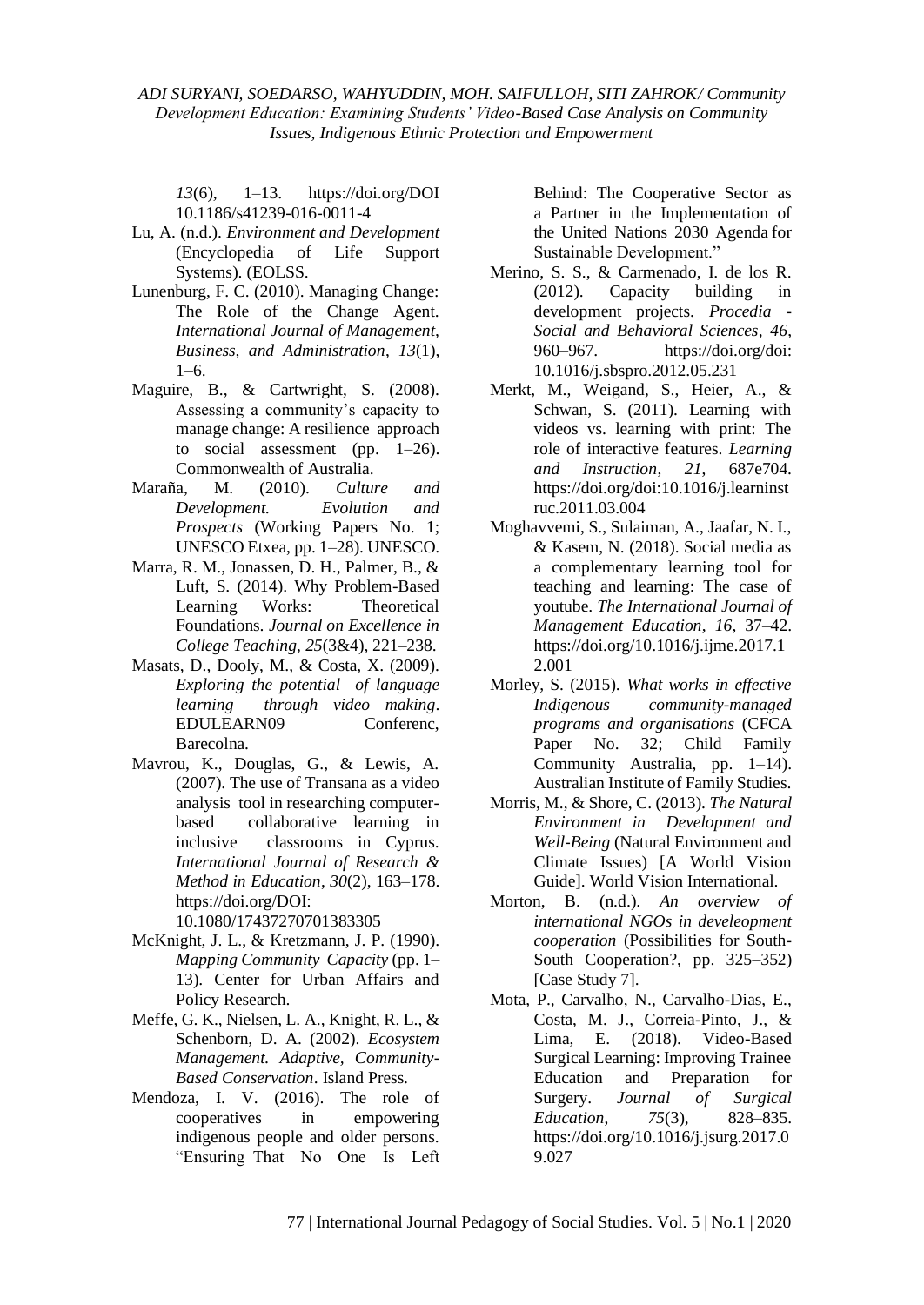- Müller, E., Appleton, M. R., Ricci, G., Valverde, A., & Reynolds, D. (2015). Capacity development. In *Protected Area Governance and Management,* (in G. L. Worboys, M. Lockwood, A. Kothari, S. Feary and I. Pulsford (eds, pp. 251–290). ANU Press.
- Nepal, S. K. (2002). Involving Indigenous Peoples in Protected Area Management: Comparative Perspectives from Nepal, Thailand, and China. *Environmental Management*, *30*(6), 748 –763. https://doi.org/DOI: 10.1007/s00267- 002-2710-y
- Newman, S. M. (2013). Adaptive capacity of human communities to environmental disturbance [Dissertation]. Wahington State University.
- Northern Illinois University. (n.d.). *Problem-Based Learning (PBL)*. Faculty Development and Instructional Design Center. facdev@niu.edu, www.niu.edu/facdev
- Nova, J. C., Chavarro, C. I. O., & Córdoba, A. T. Z. (2017). Educational videos: a didactic tool for strengthening English vocabulary through the development of affective learning in kids. *Gist Education and Learning Research Journal*, *14*, 68–87.
- NSW Department of Education. (n.d.). Continuity of Education: Guidelines to Support Schools using Live Video with Students. NSW. education.nsw.gov.au
- OECD. (2010). Advocating for the National Strategy for the Development of Statistics Country-level Toolkit (pp. 8–88). Paris 21.
- OECD. (2012). *Green Growth and Developing Countries* (pp. 5–65) [Consulttaion Draft].
- Ohlenburg, H., Warnken, L., Zarbock, A., Güß, T., & Lukas, R.-P. (2017). Interactive multi-perspective video-elearning tool (iMuVi) for resuscitation training in flipped classrooms. *Abstracts / Resuscitation*, *118S*, e5– e42.

http://dx.doi.org/10.1016/j.resuscitatio n.2017.08.042

- Oliveira, P. B. de M. (2018). Design of Digital PID Controllers using Particle Swarm Optimization: A Video Based Teaching Experiment. *IFAC PapersOnLine*, *51–4*, 298–303. https://doi.org/10.1016/j.ifacol.2018. 06.081
- Orús, C., Barlés, M. J., Belanche, D., Casaló, L., Fraj, E., & Gurrea, R. (2016). The effects of learner-generated videos for YouTube on learning outcomes and satisfaction. *Computers & Education*, *95*, 254–269. http://dx.doi.org/10.1016/j.compedu. 2016.01.007
- Otto, J. M. (2010). *Community development agreement model regulations & example guidelines* (Final Report No. 61482; pp. 1–81). World Bank Group.
- Pacheco, F., Jao, M., Cravo, T. de A., & Schiefer, U. (n.d.). The role of external development actors in postconflict Scenarios.
- Pan American Health Organization, & WHO. (2013). *Health, Environment and Sustainable Development: Towards the Future We Want* (pp. 1– 152). Pan American Health Organization & WHO.
- Papathomas, P., & Goldschmidt, K. (2017). Utilizing virtual reality and immersion video technology as a focused learning tool for children with autism spectrum disorder. *Journal of Pediatric Nursing*, *35*, 8–9. http://dx.doi.org/10.1016/j.pedn.2017 .01.013
- Pitegoff, P., Cummings, S. L., Alexander, L. T., Alvarez, A., Ball, A. S., Bennett, S. D., Crowder, P. A., Dubal, V. B., Jacob, S., Murray, K. N., Pruitt, L. R., & Weiss, B. M. (2017). *Community Development Law and Economic Justice-Why Law Matters* (Research Paper Series No. 17–83; Legal Studies). Texas A&M University.
- Polman, W. (n.d.). Role of government institutions for promotion of agriculture and rural development in Asia and the Pacific Region - Dimensions & Issues (pp.  $1-23$ ) [Resource Paper].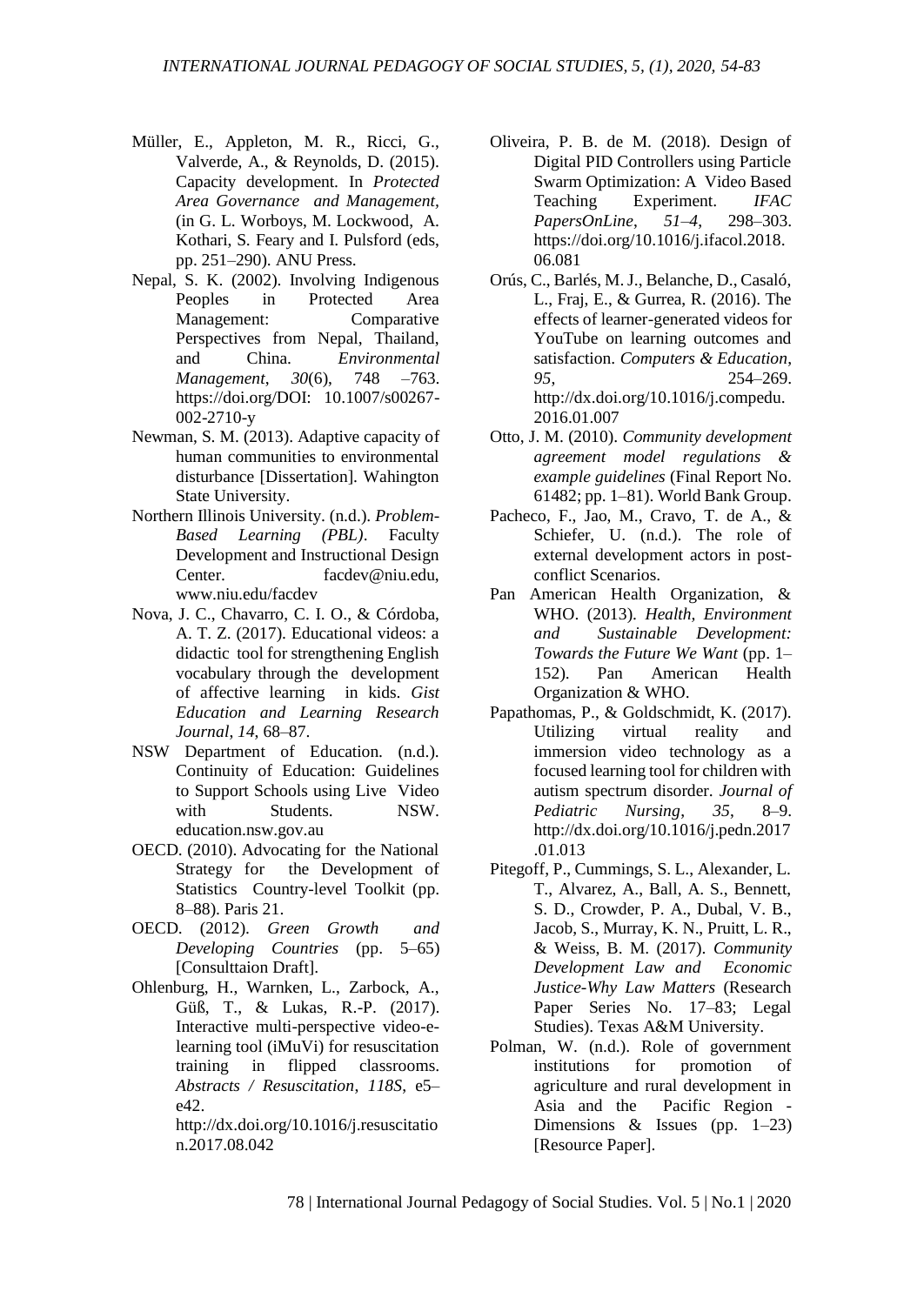- Portolés, J. B. (n.d.). Culture and Development MDG-F Thematic Study: Review of Key Findings and Achievements (MDG-F Thematic Studies, pp. 4–61). MDG Achievement Fund.
- Prilop, C. N., Weber, K. E., & Kleinknecht, M. (2020). Effects of digital videobased feedback environments on preservice teachers' feedback competence. *Computers in Human Behavior*, *102*, 120–131. https://doi.org/10.1016/j.chb.2019.08. 011
- Putra, R. D. D., & Rudito, B. (2015). Planning Community Development Program of Limbangan Traditional Market Revitalization with Social Mapping. *Procedia - Social and Behavioral Sciences*, *169*, 143–150. https://doi.org/doi:

10.1016/j.sbspro.2015.01.296

- Rajadell, M., & Garriga-Garzón, F. (2017). Educational videos: After the why, the how. *Intangible Capital*, *13*(5), 903– 923. https://doi.org/10.3926/ic.1042
- Ramsay, S. A., Holyoke, L., Branen, L. J., & Fletcher, J. (2012). Six Characteristics of Nutrition Education Videos That Support Learning and Motivation to Learn. *Journal of Nutrition Education and Behavior*, *44*(6), 2012. http://dx.doi.org/10.1016/j.jneb.2011. 10.010
- Reining, N., Kauffeld, S., & Herrmann, C. (2019). Students' interactions: Using video data as a mean to identify competences addressed in learning factories. *Procedia Manufacturing*, *31*,  $1 - 7$ .

https://doi.org/10.1016/j.promfg.2019. 03.001

- Republic of Rwanda. (2008). *Community Development policy* (pp. 3–26). Ministry of Local Government.
- Riach, M. (2002). *Understanding Community Development* (Community Development Strand, pp. 1–40) [Primary and Secondary Teacher Education Project]. Australian Agency

for International Development (AusAID).

- Rodríguez, L. O., Cisneros, E., Pequeño, T., Fuentes, M. T., & Zinngrebe, Y. (2018). Building Adaptive Capacity in Changing Social-Ecological Systems: Integrating Knowledge in Communal Land-Use Planning in the Peruvian Amazon. *Sustainability*, *10*(511), 1–28. https://doi.org/doi:10.3390/su100205 11
- Ross, A. (2010). It's Time to Get Serious— Why Legislation Is Needed to Make Sustainable Development a Reality in the UK. *Sustainability*, *2*, 1101–1127. https://doi.org/doi:10.3390/su204110 1
- Roy, R. B., & McMahon, G. T. (2012). Video-based cases disrupt deep critical thinking in problem-based learning. *Medical Education*, *46*, 426–435. https://doi.org/doi:10.1111/j.1365- 2923.2011.04197.x
- Rupp, M. A., Odette, K. L., Kozachuk, J., Michaelis, J. R., Smither, J. A., & McConnell, D. S. (2019). Investigating learning outcomes and subjective experiences in 360-degree videos. *Computers & Education*, *128*, 256–268. https://doi.org/10.1016/j.compedu.20

18.09.015 Rutterford, C. (2012). Research Design. In

- *Researching society and culture* (3rd ed., pp. 118–152). SAGE Publication Ltd.
- Sakmar, S. L., Wackernagel, M., Galli, A., & Moore, D. (2011). *Sustainable development and environmental challenges in the Mena region: Accounting for the environment in the 21st century* (Working Paper No. 592; pp. 1–44). The Economic Research Forum (ERF).
- Salkin, P. E., & Lavine, A. (2008). Understanding Community Benefits Agreements: Equitable Development, Social Justice and Other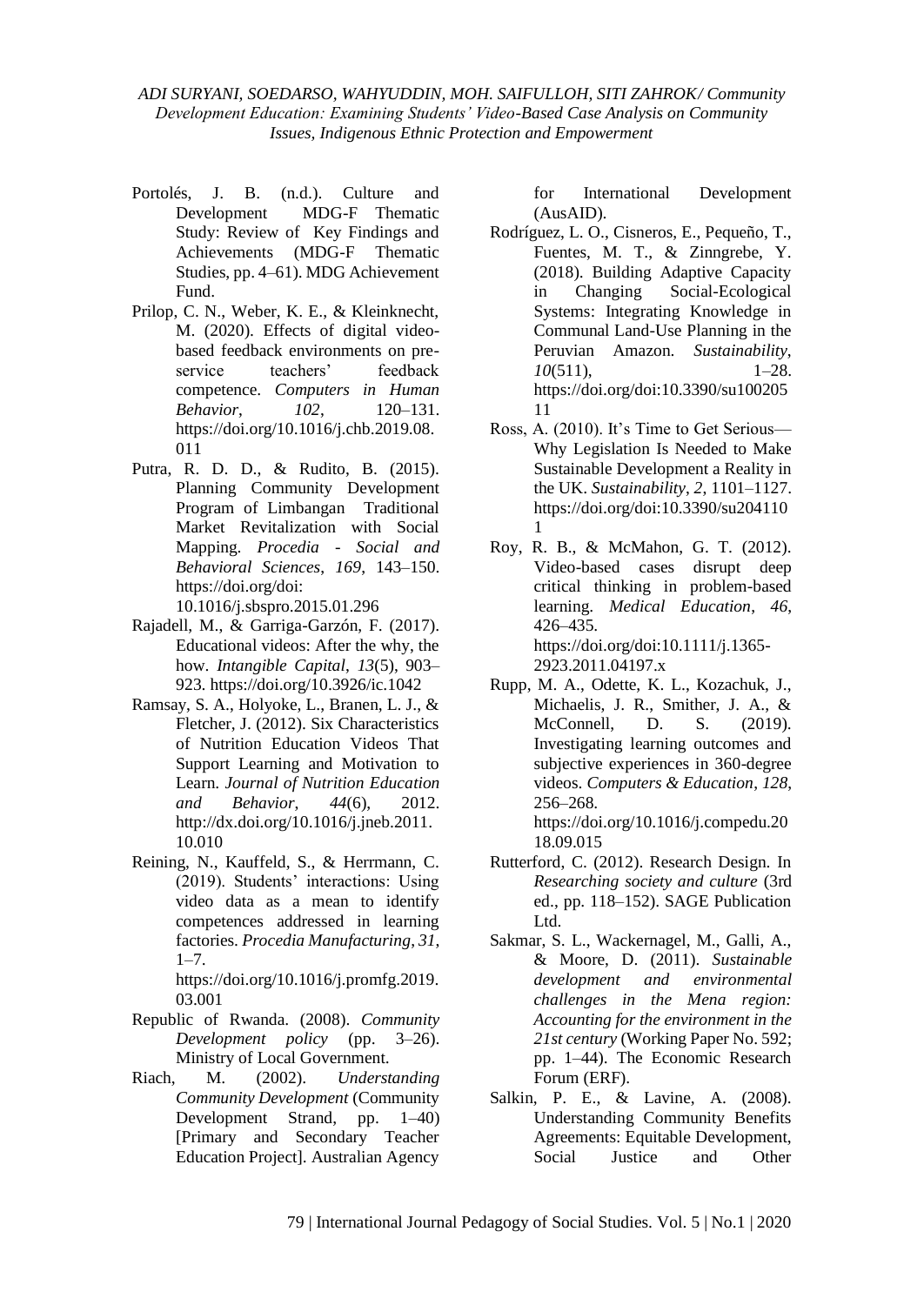Considerations for Developers, Municipalities and Community Organizations. *UCLA Journal of Environmental Law and Policy*, *26*(2), 291–331.

- Santagata, R., & Stürmer, K. (2014). Videoenhanced Teacher Learning: New Scenarios for Teacher Development. *Open Journal per La Formazione in Rete*, *2*(4), 1–3. http://dx.doi.org/10.13128/formare-15145
- Savery, J. R. (2006). Overview of Problembased Learning: Definitions and Distinctions. *The Interdisciplinary Journal of Problem-Based Learning*, *1*(1), 9–20.
- Savin-Baden, M. (2000). *Problem-based Learning in Higher Education: Untold Stories*. The Society for Research into Higher Education & Open University Press.
- SCDC. (n.d.). *Community Development Values*. Scottish Community Development Centre.
- Scheunpflug, A., & McDonnell, I. (2008). *Building Public Awareness of Development: Communicators, Educators and Evaluation* (Policy Brief No. 35; pp. 4–37). OECD Development Centre.
- Schmidt, H. G. (1983). Problem-based learning: Rationale and description. *Medical Education*, *17*, 11–16.
- Schmitz, F. M., Schnabel, K. P., Bauer, D., Woermann, U., & Guttormsen, S. (2020). Learning how to break bad news from worked examples: Does the presentation format matter when hints are embedded? Results from randomised and blinded field trials. *Patient Education and Counseling*, 1– 22.

https://doi.org/10.1016/j.pec.2020.03. 022

Scott, K. S. (2017). An Integrative Framework for Problem-Based Learning and Action Learning: Promoting Evidence-Based Design and Evaluation in Leadership Development. *Human Resource Development Review*, *16*(1), 3–34. https://doi.org/ps://doi.org/10.1177/1 534484317693090

- SDCS, CDAS, & SCDN. (n.d.). *Community Development – Everyone's Business?* (pp. 1–18). Scottish Community Development Centre, Community Development Alliance Scotland, Scottish Community Development Network.
- Sempere, A. M. (n.d.). The Relations between Culture and Development in the Present Context. EuroAmericano.
- Shah, A. (2017). *Development assistance and conditionality: Challenges in design and options for more effective assistance*. EC-OECD Seminar Series on Designing better economic development policies for regions and cities, Washington DC.
- Shoufan, A. (2019). Estimating the cognitive value of YouTube's educational videos: A learning analytics approach. *Computers in Human Behavior*, *92*, 450–458. https://doi.org/10.1016/j.chb.2018.03 .036
- Shrestha, R., Shrestha, S. L., Acharya, S. G., & Adhikari, S. (2009). Improving Community-level Governance: Adaptive Learning and Action in Community Forest User Groups in Nepal. *Journal of Forest and Livelihood*, *8*(2), 67–77.
- Silverman, D. (2010). Interpreting qualitative data. Methods for analyzing telk, text and interaction (3rd ed.). SAGE Publication Ltd.
- Simonis, U. E. (1992). Poverty, environment and development. *Verlag Weltarchiv, Hamburg*, *27*(2), 75–85. http://dx.doi.org/10.1007/BF0292617  $\mathbf Q$
- Sir Wilfrid Laurier School Board. (n.d.). *An Introduction to Problem-Based Learning*. Educational Services.
- Smit, B., & Wandel, J. (2006). Adaptation, adaptive capacity and vulnerability. *Global Environmental Change*, *16*, 282–292. https://doi.org/doi:10.1016/j.gloenvc ha.2006.03.008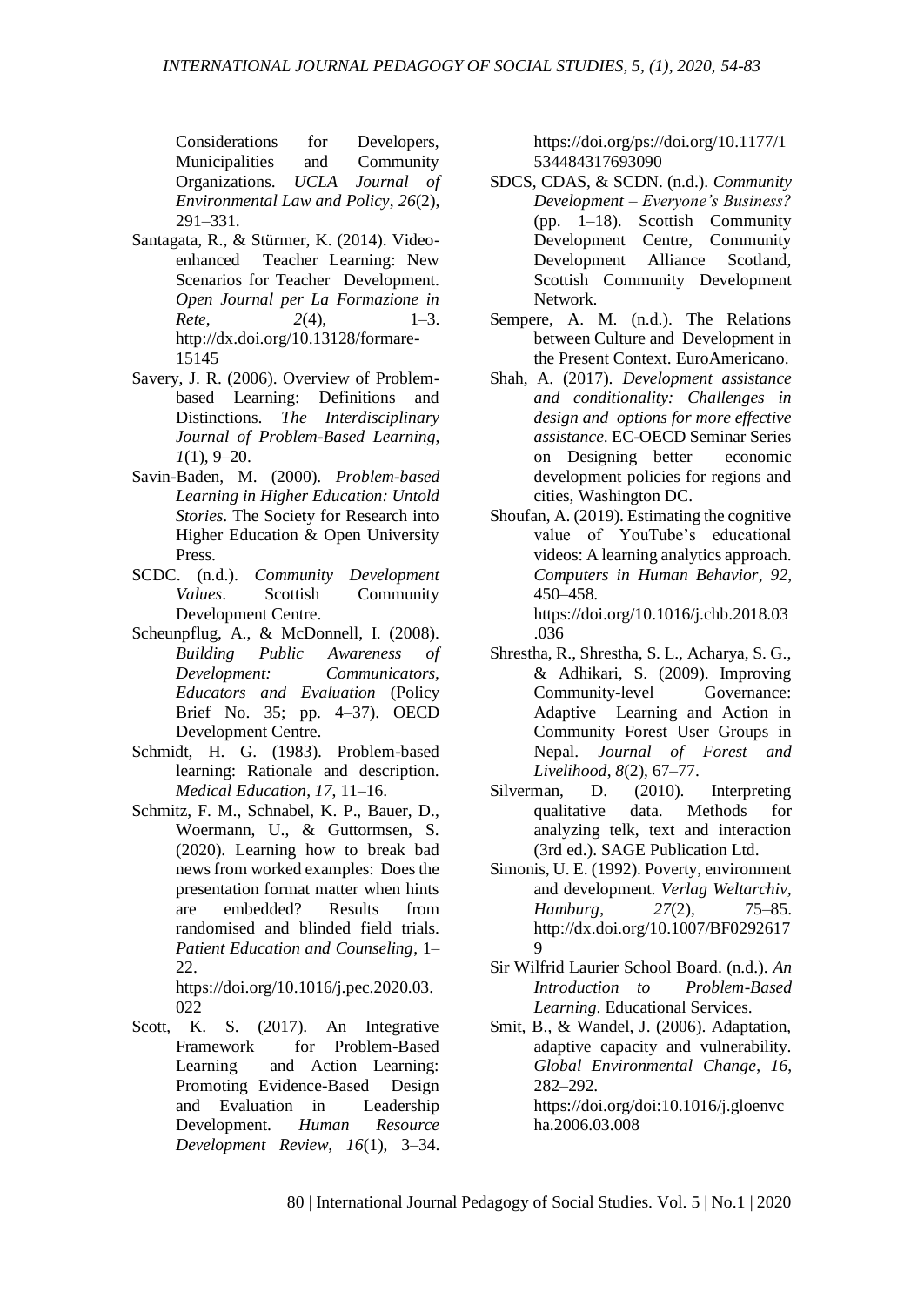- Spolaôr, N., Lee, H. D., Takaki, W. S. R., Ensina, L. A., Coy, C. S. R., & Wu, F. C. (2020). A systematic review on content-based video retrieval. *Engineering Applications of Artificial Intelligence*, *90*(103557). https://doi.org/10.1016/j.engappai.202 0.103557
- Steingass, S. (2015). The EU's Role in Development Cooperation: Promoting Aid Harmonisation in Times of Crisis. *The EU After the Crisis: Phoenix or Albatross?*, 1–21.
- Stepien, W., & Gallagher, S. (1993). Problem-based learning: As authentic as it gets. *Educational Leadership*, *50*(7).
- Stiberg, E., Holand, U., Olstad, R., & Lorem, G. (2012). Teaching Care and Cooperation with Relatives: Video as a Learning Tool in Mental Health Work. *Issues in Mental Health Nursing*, *33*, 528–535. https://doi.org/DOI: 10.3109/01612840.2012.687804
- Sureshkumar, N. B., Anvar, Kalamony, D., & Nair, T. S. (2015). *Community Development* (No. CD001; Social Work and Development, pp. 1–86). State Resource Centre.
- Surgenor, D., Hollywood, L., Furey, S., Lavelle, F., McGowan, L., Spence, M., Raats, M., McCloat, A., Mooney, E., Caraher, M., & Dean, M. (2017). The impact of video technology on learning: A cooking skills experiment. *Appetite*, *114*, 306–312. http://dx.doi.org/10.1016/j.appet.2017 .03.037
- Syafruddin, Sumardjo, Tjitropranoto, P., & Fatchiya, A. (2018). Community Adaptive Readiness for Ecological Changes from Agriculture to Mining in Bombana Regency. *International Journal of Science and Research*, *7*(10), 945–950. https://doi.org/DOI: 10.21275/ART20191998
- Taylor, G. S. (n.d.). *What is community development* (D-1449). AgriLife Communications. http://agrilifebookstore.org
- Thieman, G. Y. (2008). Using Technology as a Tool for Learning and Developing 21st Century Citizenship Skills: An Examination of the NETS and Technology Use by Preservice Teachers With Their K-12 Students. *Contemporary Issues in Technology and Teacher Education*, *8*(4), 342– 366.
- Tortajada, C. (2016). Nongovernmental Organizations and Influence on Global Public Policy. *Asia & the Pacific Policy Studies*, *3*(2), 266–274. https://doi.org/doi: 10.1002/app5.134
- Tripp, T. R., & Rich, P. J. (2012). The influence of video analysis on the process of teacher change. *Teaching and Teacher Education*, *28*, 728–739. https://doi.org/doi:10.1016/j.tate.201 2.01.011
- Troseth, G. L., & Strouse, G. A. (2017). Designing and using digital books for learning: The informative case of young children and video. *International Journal of Child-Computer Interaction*, *12*, 3–7. http://dx.doi.org/10.1016/j.ijcci.2016. 12.002
- Ubels, J., Acquaye-Baddoo, N.-A., & Fowler, A. (2010). *Capacity Development in Practice*. Earthscan.
- UNDP. (n.d.). Social cohesion framework. Social cohesion for stronger communities. Knowledge, Skills, Understanding (pp. 5–20). United Nations Development Programme.
- UNDP. (2008). *Capacity Development* (pp. 1–30) [Practice Note]. United Nations Development Programme. www.capacity.undp.org
- UNDP. (2009). *Capacity development: A UNDP Primer* (pp. 1–62). United Nations Development Programme. http://www.undp.org/capacity
- UNESCO. (n.d.). *The power of Culture for development* (pp. 1–14). UNESCO. info.culture
	- development@unesco.org
- UNESCO. (2012). *Culture: a driver and an enabler of sustainable development*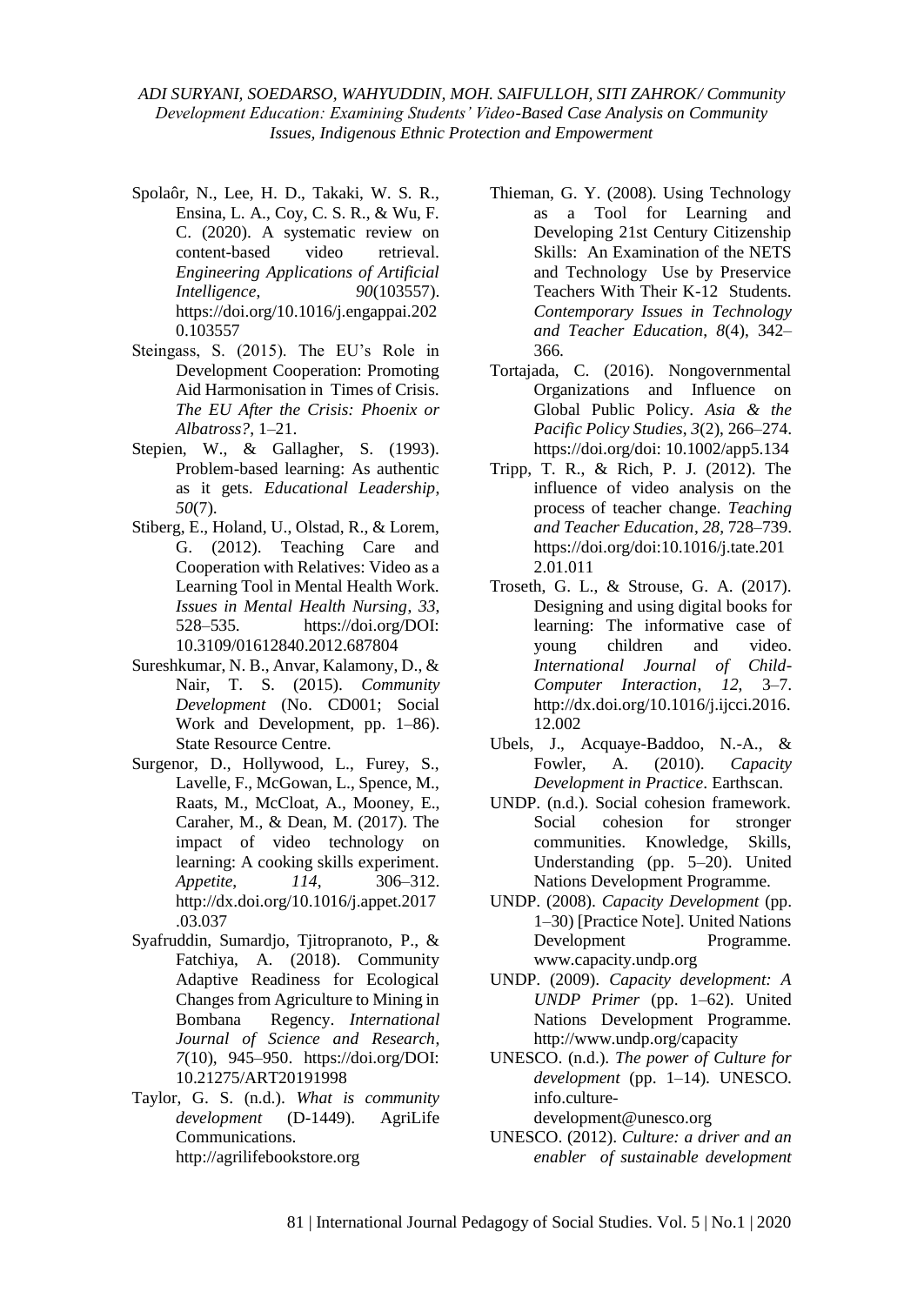(UN System Task Team on the Post-2015 UN Development Agenda, pp. 3– 10) IThematic Think Piecel. UNESCO.

- United Nations. (2008). *Achieving Sustainable Development and Promoting Development Cooperation* (No. E.08.II.A.11; Dialogues at the Economic and Social Council). United Nations.
- United Nations. (2013a). Access to information, participation and justice in environmental matters in Latin America and the Caribbean. Situation, outlook and examples of good practice (No. 51; Environment and Development, pp. 7–45). Economic Commission for Latin America and The Carribbean. www.eclac.org
- United Nations. (2013b). *Realizing the Right to Development* (HR/PUB/12/4; pp. 3– 535). United Nations- Human Rights office of the High commissioner.
- University of Rochester. (2009). *Problem Based Learning. Main Concepts*. University of Rochester.
- Van der Waldt, G. (2016). The Role of Government in Sustainable Development: Towards a Conceptual and Analytical Framework for Scientific Inquiry. *Administratio Publica*, *24*(2), 49–72.
- van Es, E. A. (2012). Examining the development of a teacher learning community: The case of a video club. *Teaching and Teacher Education*, *28*, 182–192.

https://doi.org/doi:10.1016/j.tate.2011 .09.005

- Van Gorkum, E. (2015). How to effectively strengthen advocacy capacity. Lessons learnt from the DCR Programme 2011- 2015. (pp. 6–36). DCR Advocacy.
- Vollmer, F. (2012). Increasing the visibility and effectiveness of development cooperation. How to reconcile two competing objectives? In *Studies / Deutsches Institut für Entwicklungspolitik* (pp. 1–86). Deutsches Institut für Entwicklungspolitik gGmbH.
- Vural, Ö. F. (2013). The Impact of a Question-Embedded Video-based Learning Tool on E-learning. *Educational Sciences: Theory & Practice*, *13*(2), 1315–1323.
- Wang, J., & Antonenko, P. D. (2017). Instructor presence in instructional video: Effects on visual attention, recall, and perceived learning. *Computers in Human Behavior*, *71*, 79–89. http://dx.doi.org/10.1016/j.chb.2017.
- 01.049 Wang, P. Z. T., Xie, W. Y., Nair, S., Dave, S., Shatzer, J., & Chahine, S. (2020). A Comparison of Guided Video
- Reflection versus Self-Regulated Learning to Teach Knot Tying to Medical Students: A Pilot Randomized Controlled Trial. *Journal of Surgical Education*. https://doi.org/10.1016/j.jsurg.2020.0 2.014
- Warrick, O. (2012). The adaptive capacity of the Tegua island community, Torres Islands, Vanuatu (pp. 1–70). Commonwealth of Australia.
- Watson, B., Brundtland, G. H., Ehrlich, P., Goldemberg, J., Hansen, J., Lovins, A., Likens, G., Manabe, S., May, B., Mooney, H., Robert, K.-H., Salim, E., Sato, G., Solomon, S., Stern, N., & Swaminathan, M. (2014). *Environment and Development Challenges: The Imperative to Act*. the Asahi Glass Foundation Blue Plant Laureates for Rio+20.
- Wendel, M. L., Burdine, J. N., McLeroy, K. R., Alaniz, A., Norton, B., & Felix, M. R. J. (2009). *Community capacity: Theory and application*. https://www.researchgate.net/publica tion/283466286
- Wider. (1991). *The Environment and Emerging Development Issues* (No. 7; Study Group Series, pp. 1–20). World Institute for Development Economics
- Research.<br>WIPO. (2016). Customary Law and *Traditional Knowledge*. World Intellectual Property Organization.